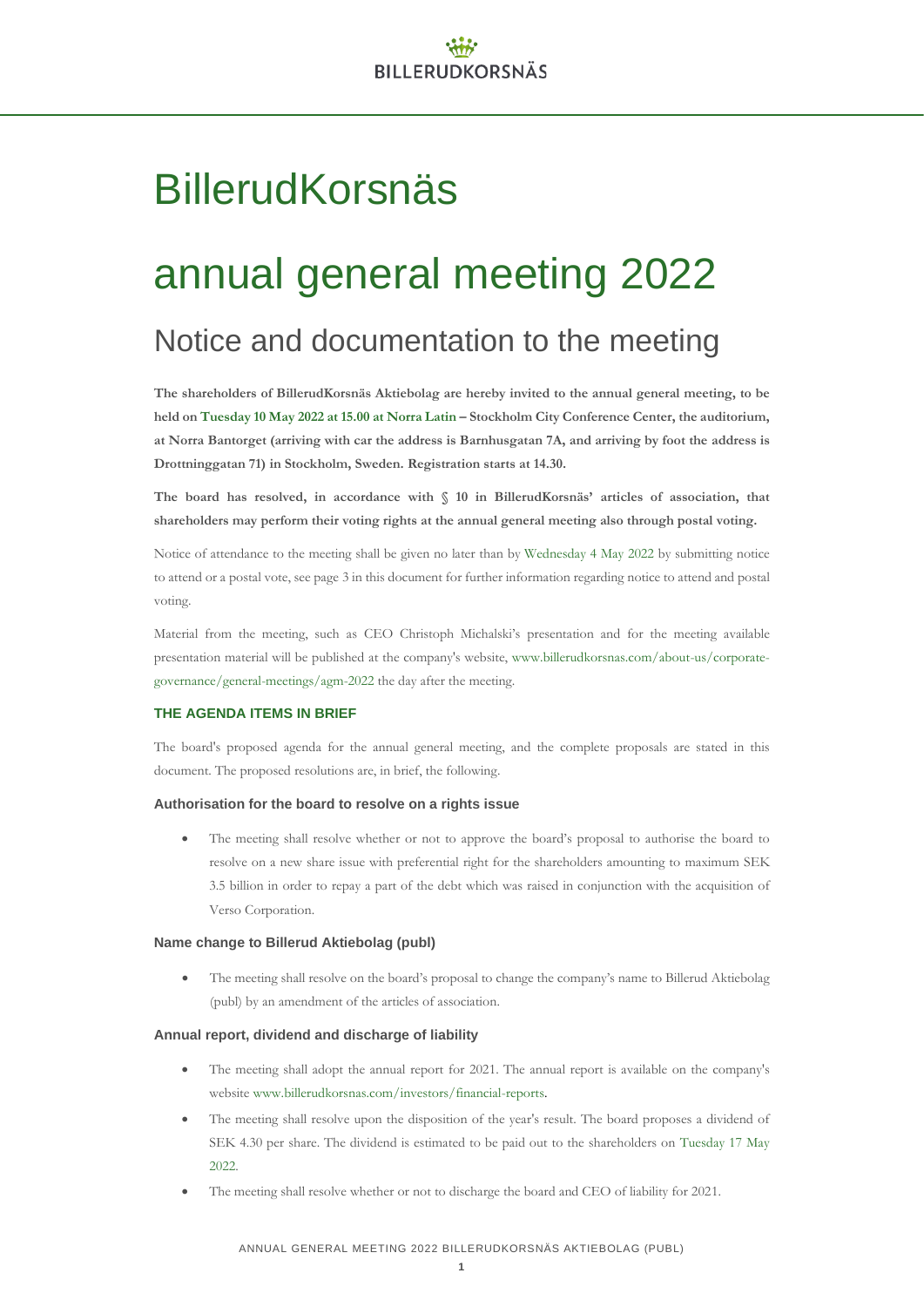### **Election of board and auditor, as well as remuneration to the board and auditor**

- The meeting shall elect the company's board. Current board members Andrea Gisle Joosen, Bengt Hammar, Victoria van Camp, Jan Svensson (chairman) and Jan Åström are proposed for re-election. In addition, Florian Heiserer and Magnus Nicolin are proposed as new members of the board.
- The meeting shall resolve on remuneration to the board and auditor. The nomination committee proposes increased fees for the board work, and that the auditor's fee shall be paid in accordance with approved invoices.
- The meeting shall elect auditor. The nomination committee proposes that KPMG is re-elected as auditor for one more year. Hök Olov Forsberg will be appointed by KPMG as the new auditor-in-charge.

### **Remuneration guidelines, remuneration report and performance based long-term share program for 2022**

- The meeting shall resolve on approval of the remuneration report for 2021.
- The meeting shall resolve on the updates in the guidelines for remuneration to senior executives due to the acquisition of Verso Corporation to be effective from the annual general meeting 2022 and forward.
- The meeting shall resolve on the board's proposal to introduce a performance based long-term share program for 2022 for the CEO, other members of the Executive Management Team (EMT members) and other key employees within BillerudKorsnäs. The proposed program has the same structure as the share-based incentive program for 2021 and is described in detail below.

Solna in April 2022

*The Board of Directors*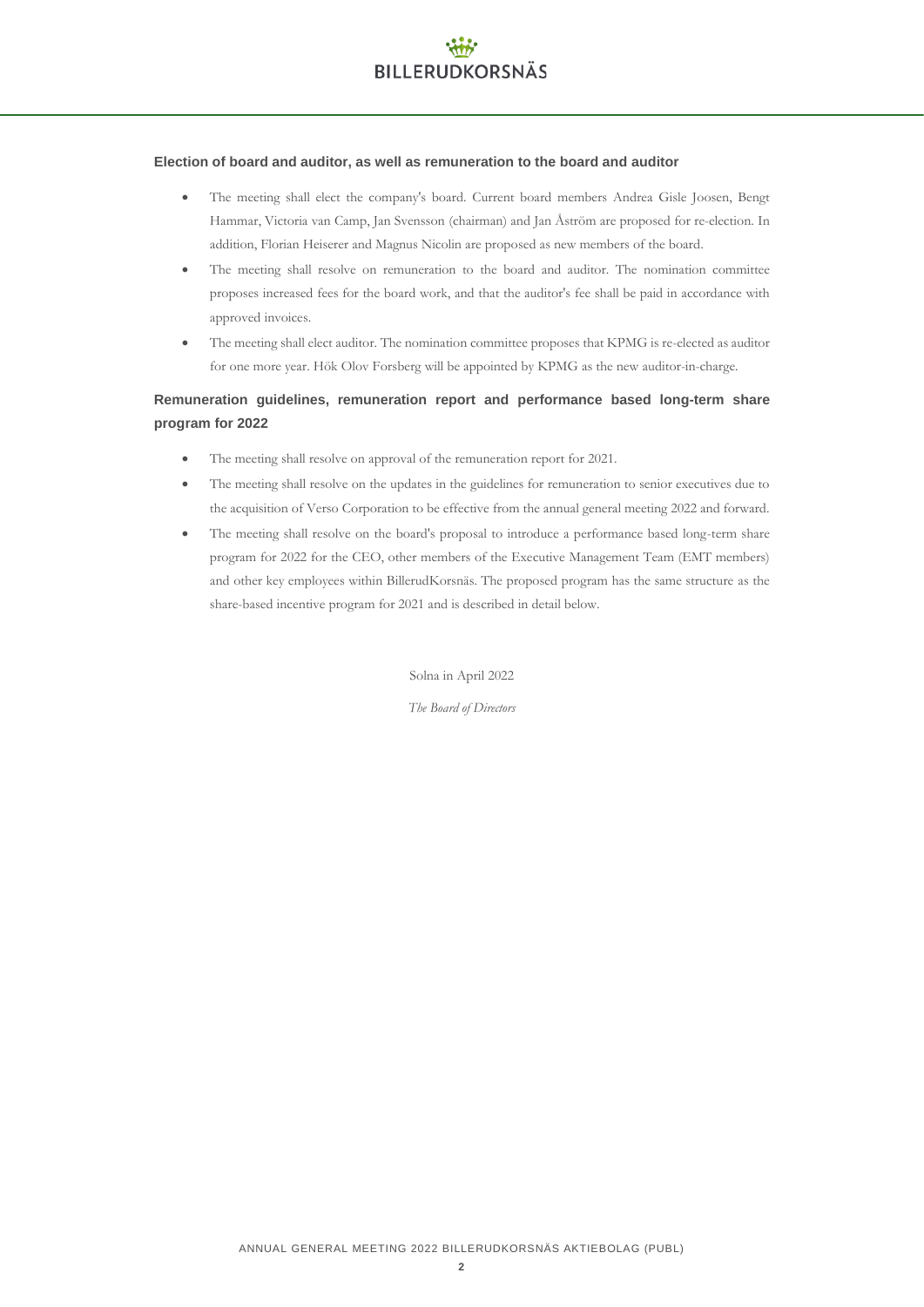# Information on notification to the meeting etc.

### **NOTIFICATION**

Shareholders who wish to attend the annual general meeting must give notice of their attendance to the company no later than Wednesday 4 May 2022 and be recorded in the share register (maintained by Euroclear Sweden) on Monday 2 May 2022 (the so called "Record Date"). Notice may be submitted:

- by mail to BillerudKorsnäs AB (publ), "Annual General Meeting", c/o Euroclear Sweden AB, P.O box 191, 101 23 Stockholm, Sweden; or
- by telephone to +46 8402 90 62; or
- o[n www.billerudkorsnas.com/register/.](http://www.billerudkorsnas.com/register/)

The notification shall state the name and should in addition thereto state the personal/company registration number, address, telephone number and the number of any advisors (not more than two). Shareholders participating by proxy shall send proxy form, registration certificate or other incorporation documentation to the company to the address BillerudKorsnäs AB (publ), "Annual General Meeting", c/o Euroclear Sweden AB, P.O box 191, 101 23 Stockholm. A proxy form is available at the company's websit[e www.billerudkorsnas.com/about](http://www.billerudkorsnas.com/about-us/corporate-governance/general-meetings/agm-2022)[us/corporate-governance/general-meetings/agm-2022.](http://www.billerudkorsnas.com/about-us/corporate-governance/general-meetings/agm-2022) If the shareholder is a legal person a registration certificate or other authorisation documentation shall be attached to the form.

Shareholders who wish to use the possibility of postal voting in advance shall do this in accordance with the instructions under the headline "Postal voting" below.

### **NOMINEE-REGISTERED SHARES (VOTING RIGHTS REGISTRATION)**

Shareholders whose shares are nominee-registered must temporarily re-register the shares in their own name so that the shareholder is recorded in the share register as per Monday 2 May 2022. Such registration may be temporary (so-called voting rights registration), and is requested at the nominee, in accordance with the nominee's routines, at such time in advance as decided by the nominee. Voting rights registrations that have been made by the nominee no later than Wednesday 4 May 2022 will be taken into account when preparing the general meeting share register.

### **POSTAL VOTING**

A dedicated form shall be used for the postal vote. The form is available at BillerudKorsnäs' website, [www.billerudkorsnas.com/about-us/corporate-governance/general-meetings/agm-2022](http://www.billerudkorsnas.com/about-us/corporate-governance/general-meetings/agm-2021). Additional instructions and conditions can be found in the postal voting form.

The completed and signed form must be received by Euroclear Sweden (administrating the forms on behalf of BillerudKorsnäs) no later than Wednesday 4 May 2022. The completed form shall be sent electronically either by signature with BankID in accordance with instructions on [anmalan.vpc.se/euroclearproxy](https://anmalan.vpc.se/euroclearproxy) or by sending the completed and signed form by e-mail to [generalmeetingservice@euroclear.com.](mailto:generalmeetingservice@euroclear.com) The completed and signed form may also be sent by mail to BillerudKorsnäs Aktiebolag, "Annual General Meeting", c/o Euroclear Sweden AB, P.O. Box 191, SE-101 23 Stockholm, Sweden.

If the shareholder submits its postal vote by proxy, a proxy and authorisation documentation must be attached to the form.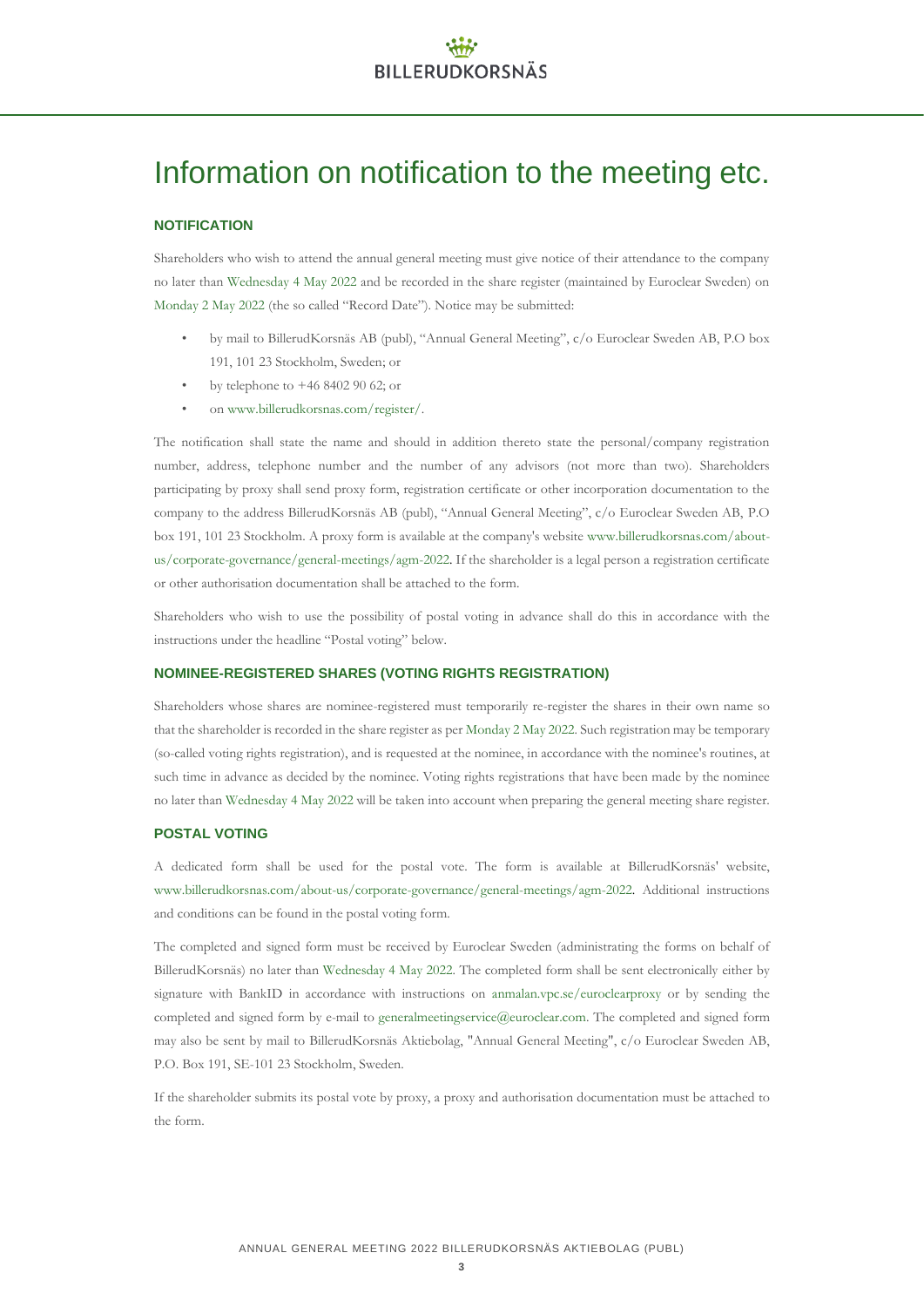### **PROCESSING OF PERSONAL DATA**

For information on how your personal data is processed, please visit www.euroclear.com/dam/ESw/Legal/Privacy-notice-bolagsstammor-engelska.pdf.

### **DOCUMENTATION**

All documentation that serve as a basis for the resolutions at the annual general meeting, except for the 2021 annual report is included in this notice document.

The annual report is available on the company's website, [www.billerudkorsnas.com/investors/financial-reports](http://www.billerudkorsnas.com/investors/financial-reports) and [www.billerudkorsnas.com/about-us/corporate-governance/general-meetings/agm-2022](http://www.billerudkorsnas.com/about-us/corporate-governance/general-meetings/agm-2021), respectively. The notice document and annual report are also available at the company's office on Evenemangsgatan 17 in Solna, Sweden. Shareholders who wish to have the notice and the documentation sent to them may contact the company by telephone +46 8-402 90 62 and state their postal or e-mail address.

### **NUMBER OF SHARES**

At the time of the issuance of this notice there were in total 208,219,834 shares in the company representing one vote each, and accordingly the total number of votes was 208,219,834. The company owned 1,349,047 of its own shares, which may not be represented at the meeting.

### **INFORMATION ON THE SHAREHOLDERS' RIGHT TO REQUEST INFORMATION**

Upon request by any shareholder and where the board deems it possible without causing significant harm to the company, the board and the CEO shall, at the meeting, provide information in respect of any circumstances which may affect the assessment of a matter on the agenda and any circumstances which may affect the assessment of the company's financial position. The information duty also applies to the company's relationship to other group companies, group accounts and such circumstances regarding subsidiaries as specified in the previous sentence.

### **INFORMATION TO NON-SWEDISH SPEAKING SHAREHOLDERS**

This is an English translation of the original Swedish notice. In the event of any discrepancies between this translation and the original Swedish notice, the original Swedish version shall prevail. For the convenience of non-Swedish speaking shareholders, an English translation of the minutes from the annual general meeting will be made available on BillerudKorsnäs' website, [www.billerudkorsnas.com/about-us/corporate-governance/general](http://www.billerudkorsnas.com/about-us/corporate-governance/general-meetings/agm-2021)[meetings/agm-2022](http://www.billerudkorsnas.com/about-us/corporate-governance/general-meetings/agm-2021) no later than one week after the meeting.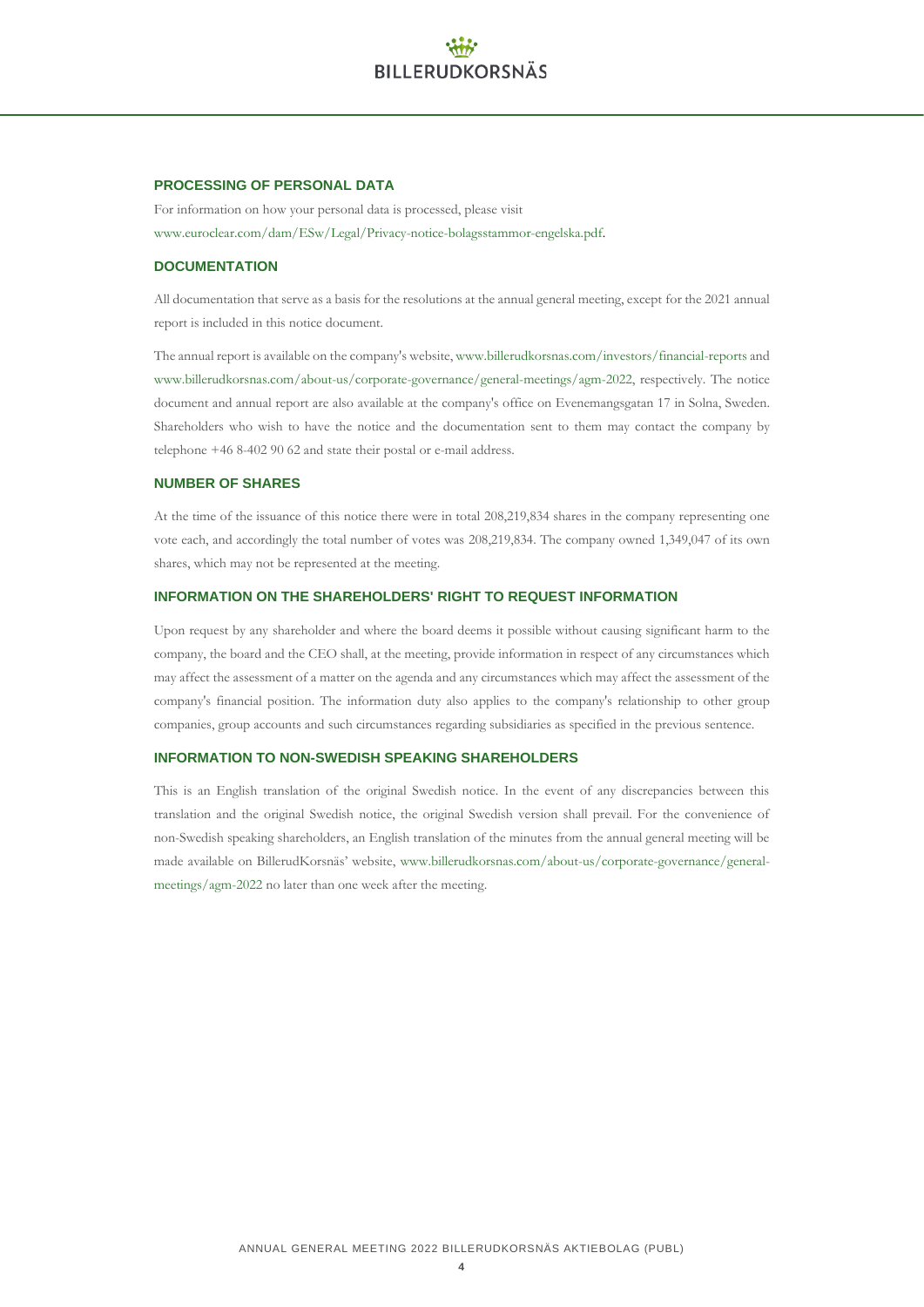# Proposed agenda for the annual general meeting 2022

- 1. Opening of the meeting.
- 2. Election of chairman of the meeting.
- 3. Drawing up and approval of the voting list.
- 4. Election of one or two persons to verify the minutes.
- 5. Determination as to whether the meeting has been duly convened.
- 6. Approval of the agenda.
- 7. Presentation of the annual report and the auditors' report as well as the consolidated accounts and consolidated auditors' report for the 2021 financial year.
- 8. Resolution on
	- (a) the adoption of the income statement and the balance sheet as well as the consolidated income statement and the consolidated balance sheet for 2021,
	- (b) the disposition of the company's profits based on the adopted balance sheet for 2021 and the record date for the dividend, and
	- (c) discharge of personal liability for board members and the CEO for their administration for the year 2021.
- 9. Presentation of the remuneration report for approval.
- 10. Resolution on number of board members to be elected by the meeting.
- 11. Resolution on remuneration for board members and committee work and on fees for auditors.
- 12. Election of board members:
	- (a) Andrea Gisle Joosen (re-election, proposed by the nomination committee),
	- (b) Bengt Hammar (re-election, proposed by the nomination committee),
	- (c) Jan Svensson (re-election, proposed by the nomination committee),
	- (d) Victoria van Camp (re-election, proposed by the nomination committee),
	- (e) Jan Åström (re-election, proposed by the nomination committee),
	- (f) Florian Heiserer (new election, proposed by the nomination committee), and
	- (g) Magnus Nicolin (new election, proposed by the nomination committee).
- 13. Election of chairman of the board.
- 14. Election of auditor.
- 15. The board's proposal regarding remuneration guidelines to senior executives.
- 16. The board's proposal regarding a performance based long-term share program for 2022, including resolutions to
	- (a) implement a performance based long-term share program for 2022, and (b) transfer own shares to the participants.
- 17. The board's proposal regarding amendment of the articles of association.
- 18. The board's proposal on authorisation for the board of directors to resolve to issue new shares with preferential right for the shareholders.
- 19. Closing of the meeting.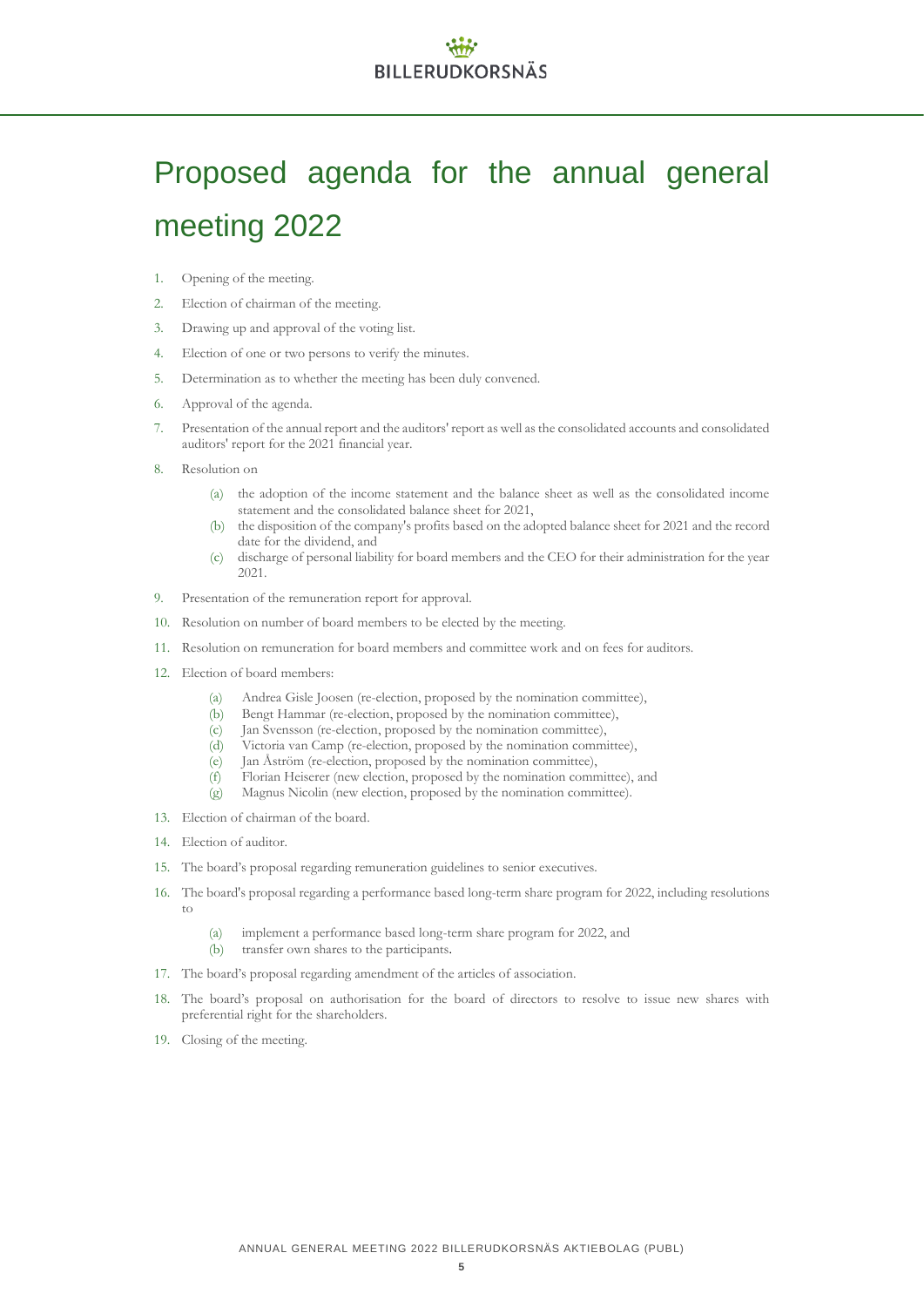# Complete proposals

# The nomination committee's proposals and motivated statement

### **COMPOSITION OF THE NOMINATION COMMITTEE 2021/22**

The nomination committee in BillerudKorsnäs consists of members appointed by the company's four largest shareholders, who jointly represents almost 40 percent of the votes in the company. The nomination committee 2021/2022 comprises of:

- Tomas Flodén, appointed by AMF Insurance and Funds,
- Michael M.F. Kaufmann, appointed by FRAPAG Beteiligungsholding AG,
- Lennart Francke, appointed by Swedbank Robur Funds, and
- Thomas Wuolikainen, appointed by Fourth Swedish National Pension Fund (Sw. *Fjärde AP-fonden).*

Michael M.F Kaufmann is the chairman of the nomination committee.

The instruction for the nomination committee is available at the company's website www.billerudkorsnas.se/en/About-Us/Corporate-Governance/.

### **THE NOMINATION COMMITTEE'S MOTIVATED STATEMENT REGARDING ITS PROPOSALS TO THE ANNUAL GENERAL MEETING**

In accordance with rule 2.6 of the Swedish Corporate Governance Code, the nomination committee gives the following statement regarding its proposals to the annual general meeting, including an account of the nomination committee's work and a description of its diversity policy.

The nomination committee was convened during the fall of 2021 and has since then prepared its proposals for election of chairman of the meeting, election of the board, election of auditor and remuneration to the board and the auditor etc. The nomination committee has held digital meetings and contacts by phone and e-mail.

As the basis for its work and decisions, members of the nomination committee who are not members of the board, have conducted individual interviews with board members. The nomination committee has also received a report on the outcome of the evaluation of the board's work. The nomination committee has through this been able to conclude that the board's work during the past year has worked well, with a high level of commitment and attendance. An assessment has also been made in respect of each member's ability to devote the board assignment enough time and commitment.

The nomination committee has sought to strengthen the board with additional industrial experience in an international context and knowledge within, among other things, strategic development and business transformations in complex global organisations, as well as to find candidates with a solid track record from previous senior executive roles and relevant shareholder representation at board level. In this work, the nomination committee has identified and been able to attract two persons that bring complementary experience and areas of expertise to the current board - Florian Heiserer and Magnus Nicolin.

Magnus Nicolin has broad and long-lasting global industrial experience. In his various CEO positions during many years in North America, Asia and Europe, he has driven extensive transformations in integrated global organisations, with a focus on both organic and acquisition-driven growth.

### ANNUAL GENERAL MEETING 2022 BILLERUDKORSNÄS AKTIEBOLAG (PUBL)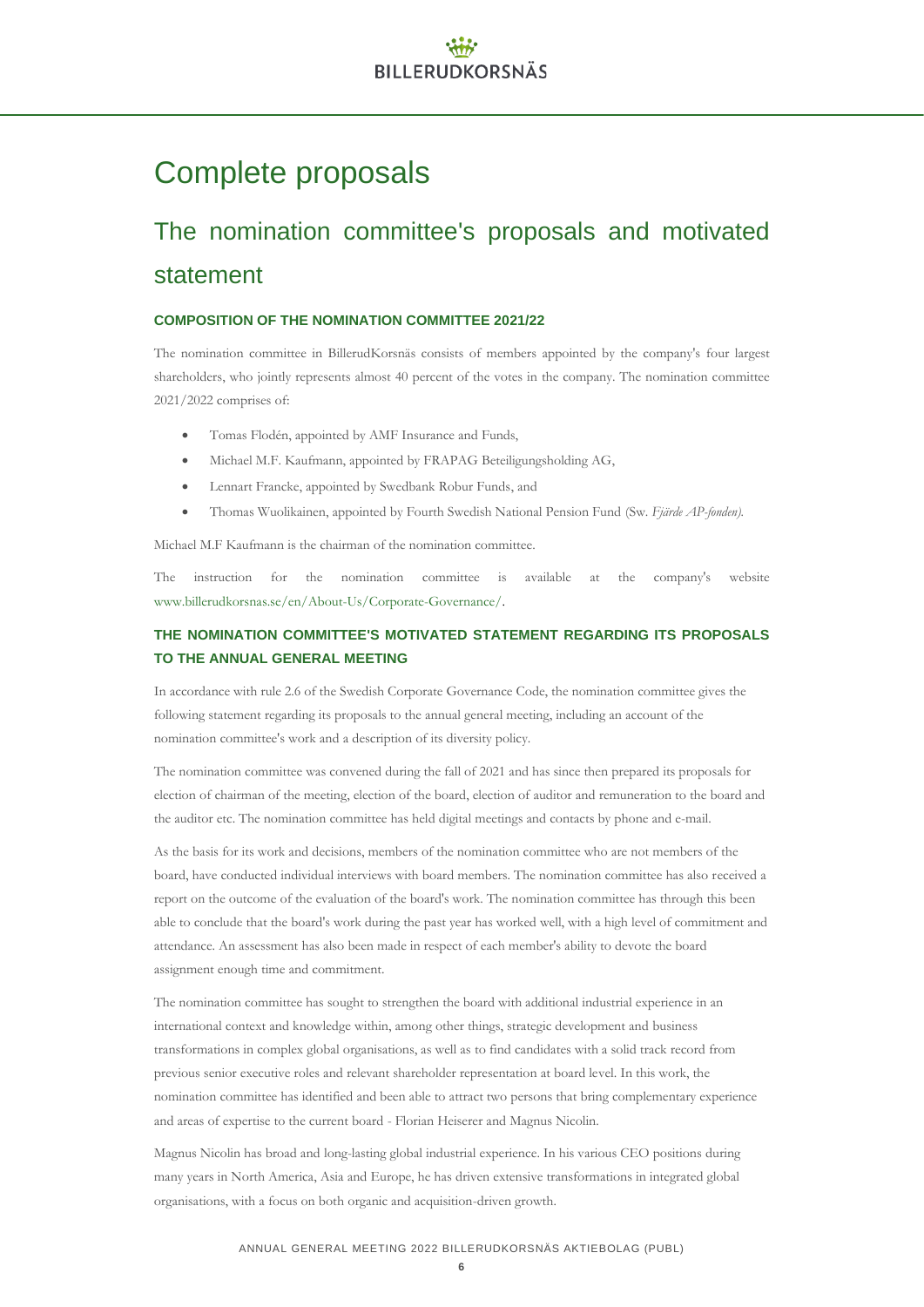Florian Heiserer is CFO at FRAPAG Beteiligungsholding AG.

Michael M.F. Kaufmann, Kristina Schauman and Tobias Auchli have decided not to stand for re-election to the board of BillerudKorsnäs at the annual general meeting 2022. With the election of Magnus Nicolin and Florian Heiserer the board will consist of seven members representing a balanced shareholder representation at board level, with a set of skills and experience to support BillerudKorsnäs' management to deliver shareholder value.

In its work in preparing the proposal for the board, the nomination committee has applied rule 4.1 of the Swedish Corporate Governance Code as diversity policy. Accordingly, the nomination committee has in particular considered the need for diversity and breadth within the board with respect to competence, experience and background. The nomination committee has also considered the board's ability to secure that BillerudKorsnäs will continue to run its business in a sustainable way. The nomination committee considers that the composition of the proposed board is appropriate in that the members experience and knowledge reflects BillerudKorsnäs' priorities. Nonetheless, the nomination committee will continue to strive for a more equal gender balance at board level.

The proposed board complies with The Swedish Corporate Governance Code requirements for independence. Detailed information about the proposed members of the board of BillerudKorsnäs, including the nomination committee's assessment of each member's independence, can be found further back in this document, and on the company's website[, www.billerudkorsnas.com/about-us/corporate-governance/board-of-directors.](http://www.billerudkorsnas.com/about-us/corporate-governance/board-of-directors) 

The nomination committee has discussed the level and structure of the board fees. The nomination committee proposes that the 2022 annual general meeting resolves on an increase of the remuneration for the work on the board in order to maintain board fees on market level.

The nomination committee has been presented with the audit committee's recommendation that the nomination committee shall propose that KPMG should be re-elected as auditor, until the close of the next annual general meeting.

The nomination committee has also reviewed the current instruction for the nomination committee, which was resolved by the annual general meeting 2016, and has decided that no changes will be proposed.

In light of the above, the nomination committee proposes the following.

### **THE NOMINATION COMMITTEE'S PROPOSAL OF CHAIRMAN OF THE MEETING (ITEM 2 ON THE AGENDA)**

The nomination committee proposes that Wilhelm Lüning is elected to be the chairman of the annual general meeting.

# **THE NOMINATION COMMITTEE'S PROPOSAL FOR ELECTION OF THE BOARD (ITEMS 10, 12(A)-(G) AND 13 ON THE AGENDA)**

The nomination committee proposes the following:

- The board shall, until the end of the next annual general meeting, consist of seven members (item 10 on the agenda).
- Re-election of Andrea Gisle Joosen, Bengt Hammar, Jan Svensson, Victoria van Camp and Jan Åström and new election of Florian Heiserer and Magnus Nicolin as board members, until the end of the next annual general meeting, (item  $12(a)$ –(g) on the agenda).
- Election of Jan Svensson as chairman of the board (item 13 on the agenda).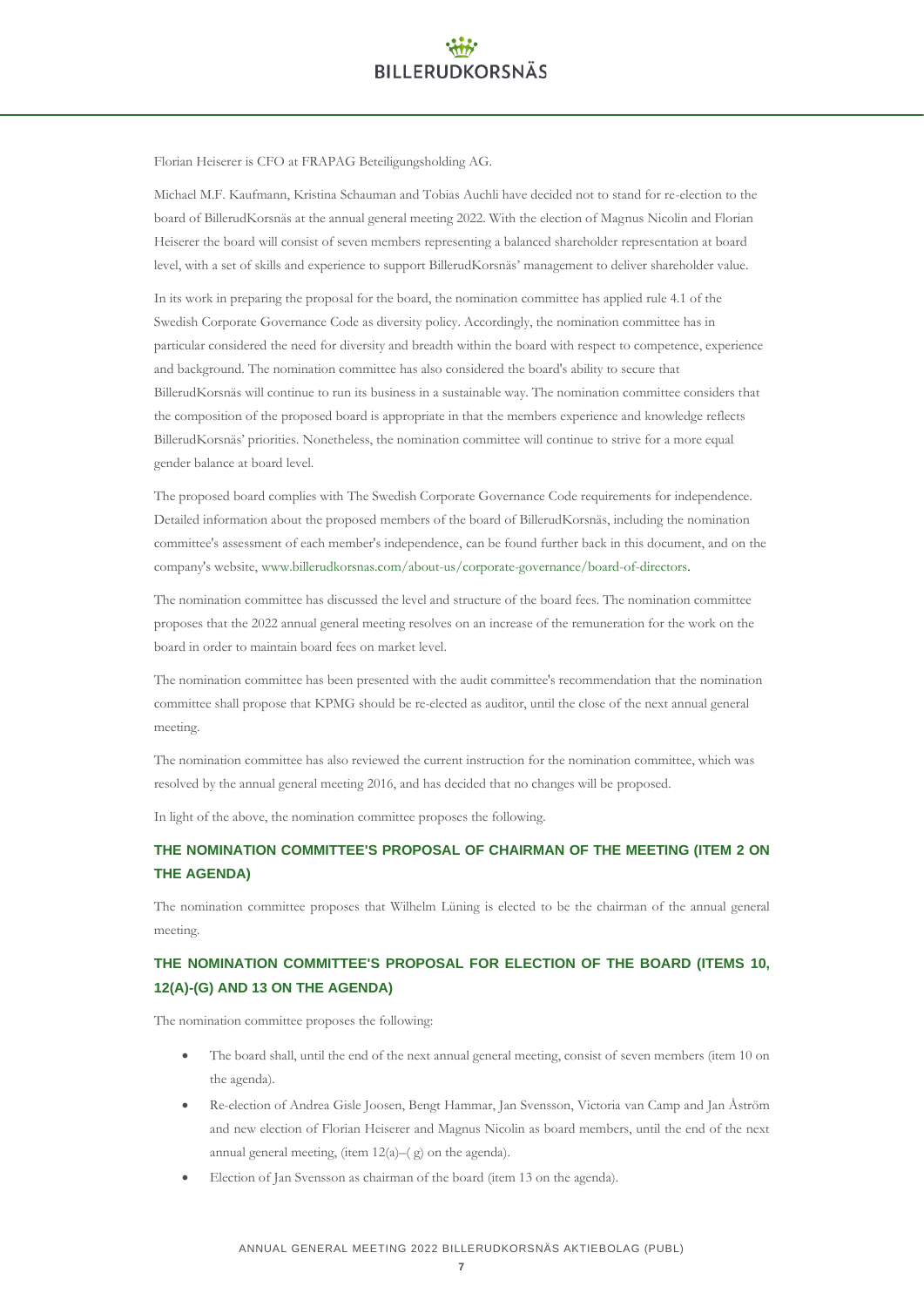## **THE NOMINATION COMMITTEE'S PROPOSAL ON FEES FOR BOARD AND COMMITTEE WORK AND FEES FOR AUDITORS (ITEM 11 ON THE AGENDA)**

The nomination committee proposes, for the period until the close of the next annual general meeting, increased fees to board work and unchanged fees for the work in the committees of the board, as follows:

- SEK 1,650,000 to the chairman of the board (2021: SEK 1,500,000),
- SEK 560,000 to each of the other board members (2021: SEK 540,000),
- SEK 200,000 to the chairman of the board's audit committee (unchanged),
- SEK 100,000 to each of the other members of the board's audit committee (unchanged),
- SEK 50,000 to the chairman of the board's remuneration committee (unchanged), and
- SEK 25,000 to each of the other members of the board's remuneration committee (unchanged).

The nomination committee proposes that the auditor's fee shall be paid in accordance with approved invoices.

## **THE NOMINATION COMMITTEE'S PROPOSAL REGARDING ELECTION OF AUDITOR (ITEM 14 ON THE AGENDA)**

In accordance with the recommendation of the audit committee, the nomination committee proposes that the company shall have one registered accounting firm as auditor, and that the registered accounting firm KPMG shall be re-elected as auditor until the close of the 2023 annual general meeting. KPMG has informed the nomination committee that the authorised public accountant Hök Olov Forsberg will be the new auditor-in-charge if KPMG is elected as auditor.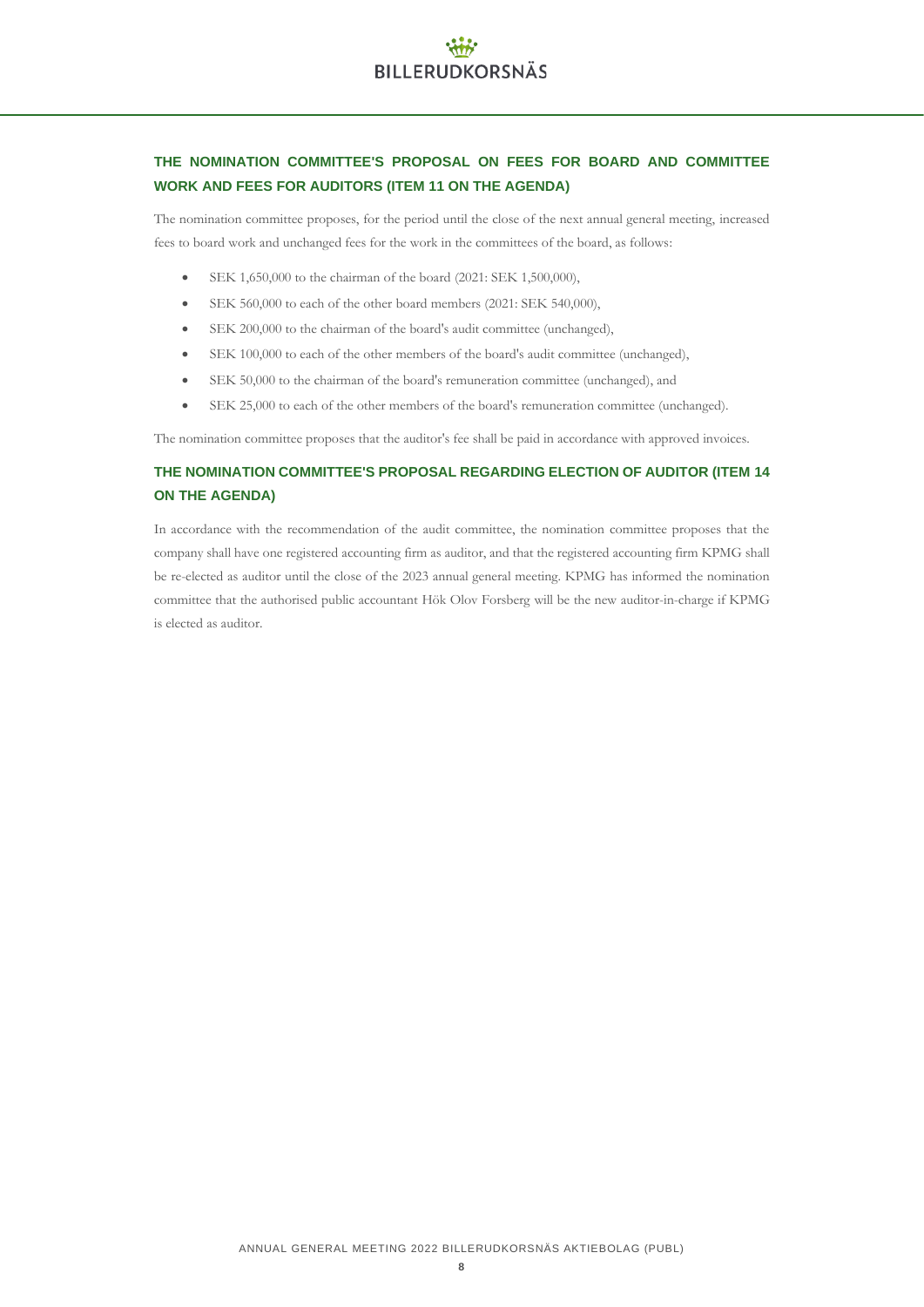# The board's proposals and statement

### **DRAWING UP AND APPROVAL OF THE VOTING LIST (ITEM 3 ON THE AGENDA)**

The voting list prepared by Euroclear Sweden on the basis of the general meeting share register, participating shareholders and proxies as well as postal votes received, is proposed as the voting list.

# **THE BOARD'S PROPOSAL REGARDING ELECTION OF ONE OR TWO PERSONS TO VERIFY THE MINUTES (ITEM 4 ON THE AGENDA)**

The board proposes that the minutes shall be verified, in addition to the chairman, by Patrik Marcelius, representative for FRAPAG Beteiligungsholding AG, and Tomas Risbecker representative for AMF Insurance and Funds.

# **THE BOARD'S PROPOSAL REGARDING DIVIDEND (ITEM 8(B) ON THE AGENDA) AS WELL AS MOTIVATED STATEMENT IN ACCORDANCE WITH CHAPTER 18 SECTION 4 OF THE SWEDISH COMPANIES ACT**

The board proposes a dividend of SEK 4.30 per share. The record date for the payment shall be Thursday 12 May 2022. The last trading day in the BillerudKorsnäs share including the right to receive payment of dividend will be Tuesday 10 May 2022, and the first trading day in the BillerudKorsnäs share not including a right to receive payment of dividend will be Wednesday 11 May 2022.

If the annual general meeting resolves in accordance with the proposal, the dividend is estimated to be paid out to the shareholders on Tuesday 17 May 2022.

### **MOTIVATED STATEMENT IN ACCORDANCE WITH CHAPTER 18 SECTION 4 OF THE SWEDISH COMPANIES ACT**

The board's reasons for the proposed dividend being in accordance with the provisions of Chapter 18, Section 4 of the Swedish Companies Act are as follows:

BillerudKorsnäs' non-restricted equity (in the parent company) amounted to MSEK 5,622 as of 31 December 2021.

According to BillerudKorsnäs' financial targets, the dividend shall amount to at least 50 percent of the net profit per share, and the interest-bearing net debt in relation to EBITDA shall be lower than a ratio of 2.5. At the end of 2021 BillerudKorsnäs' interest bearing net debt in relation to EBITDA was 1.0 which achieves the target. The board of BillerudKorsnäs proposes that a dividend of SEK 4.30 per share shall be paid to the shareholders, amounting to a total dividend of approximately MSEK 890 (calculated excluding the company's holding of own shares). The year's profit was SEK 7.18 per share, and thus the proposed dividend corresponds to approximately 60 percent of the net profit per share.

The proposed dividend does not endanger the continuation of planned investments, and BillerudKorsnäs' financial position is such that BillerudKorsnäs can continue its business and is expected to fulfil all of its obligations on both a short and long-term basis.

The board of BillerudKorsnäs is of the opinion that the proposed dividend is justified taking into consideration;

- the requirements that the nature of the business (the company's and the group's), its scope and risks place on the size of the shareholders' equity, and
- the company's and the group's respective consolidation needs, liquidity and position in general.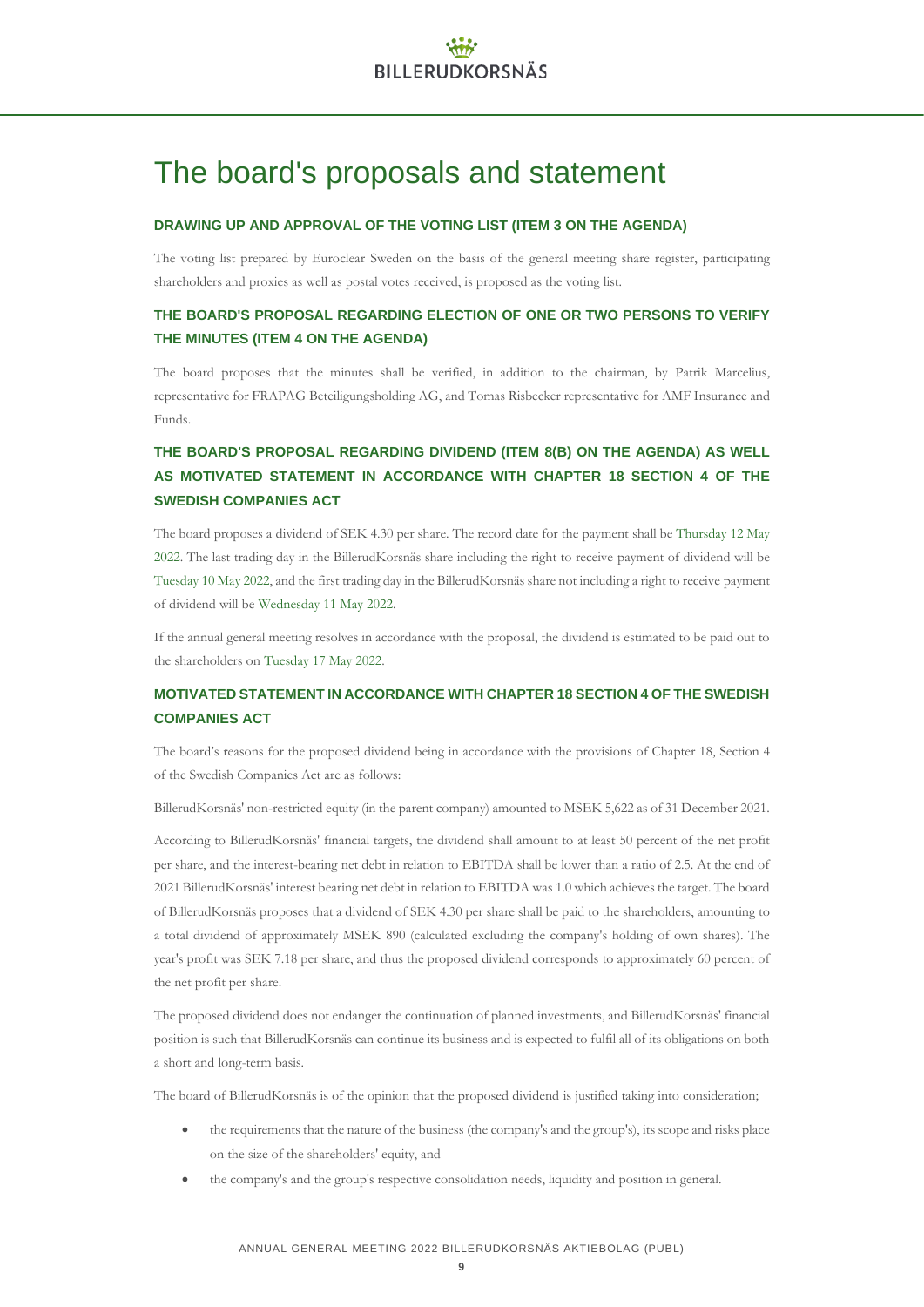# **THE BOARD'S REMUNERATION REPORT (ITEM 9 ON THE AGENDA), PROPOSAL FOR GUIDELINES FOR REMUNERATION TO SENIOR EXECUTIVES (ITEM 15 ON THE AGENDA) AND PROPOSAL REGARDING A PERFORMANCE BASED LONG-TERM SHARE PROGRAM FOR 2022 (ITEM 16 ON THE AGENDA)**

Under item 9 on the agenda, the annual general meeting will resolve on the remuneration report which the board has prepared for 2021. Under item 15 on the agenda, the board presents a proposal for guidelines for remuneration to senior executives. Under item 16 on the agenda, the board presents a proposal for a new performance based long-term share program for 2022.

### **APPROVAL OF REMUNERATION REPORT (ITEM 9 ON THE AGENDA)**

The board submits the following report regarding remuneration to the CEO and the board for the financial year 2021 for approval in advisory purpose.

### **Introduction**

This report describes how the guidelines for remuneration to senior executives in BillerudKorsnäs (the "**remuneration guidelines**"), adopted by the annual general meeting 2021, were implemented in 2021. The report also provides information on the remuneration to BillerudKorsnäs' CEO and board members (in addition to customary board remuneration resolved by the annual general meeting), and a summary description of BillerudKorsnäs' outstanding share-based incentive programs. The report has been prepared in accordance with the Swedish Companies Act and the Rules on Remuneration of the Board and Executive management and on Incentive Programmes issued by the Swedish Corporate Governance Board.

### **Key developments 2021**

The CEO summarizes the company's overall performance in his statement on page  $6 - 7$  in the Annual and Sustainability Report 2021.

### **Overview of the application of the remuneration guidelines in 2021**

BillerudKorsnäs is challenging conventional packaging for a sustainable future, and this mission describes the purpose of BillerudKorsnäs' business operations. Profitable growth is essential when challenging less sustainable packaging materials and solutions over time. In order to deliver profitable growth, a goal-oriented and intensive work is being undertaken. BillerudKorsnäs' employees have a customer focus and are driving the change that is needed to realise the strategy and achieve our ultimate purpose – a sustainable future.

Under BillerudKorsnäs' remuneration guidelines, the remuneration shall consist of the following components: fixed cash salary, variable cash remuneration, pension benefits and other benefits. In addition to remuneration covered by the remuneration guidelines, the annual general meetings of BillerudKorsnäs have resolved to implement sharebased incentive programs, as well as remuneration to the board of directors. The remuneration guidelines are found on page 103 – 104 in the Annual and Sustainability Report and on BillerudKorsnäs' website, [www.billerudkorsnas.com.](http://www.billerudkorsnas.com/)

The application of the remuneration guidelines as well as the current structures and levels of remuneration, to what extent invited employees participate, and the uptake and expected outcome of the company's programs for shortand long-term variable remuneration are continuously monitored and evaluated by the remuneration committee and reported and discussed at board meetings. It is the conclusion of both the remuneration committee and the auditor that BillerudKorsnäs has complied with the remuneration guidelines during 2021, i.e. no deviations from the remuneration guidelines have been decided and no derogations from the procedure for implementation of the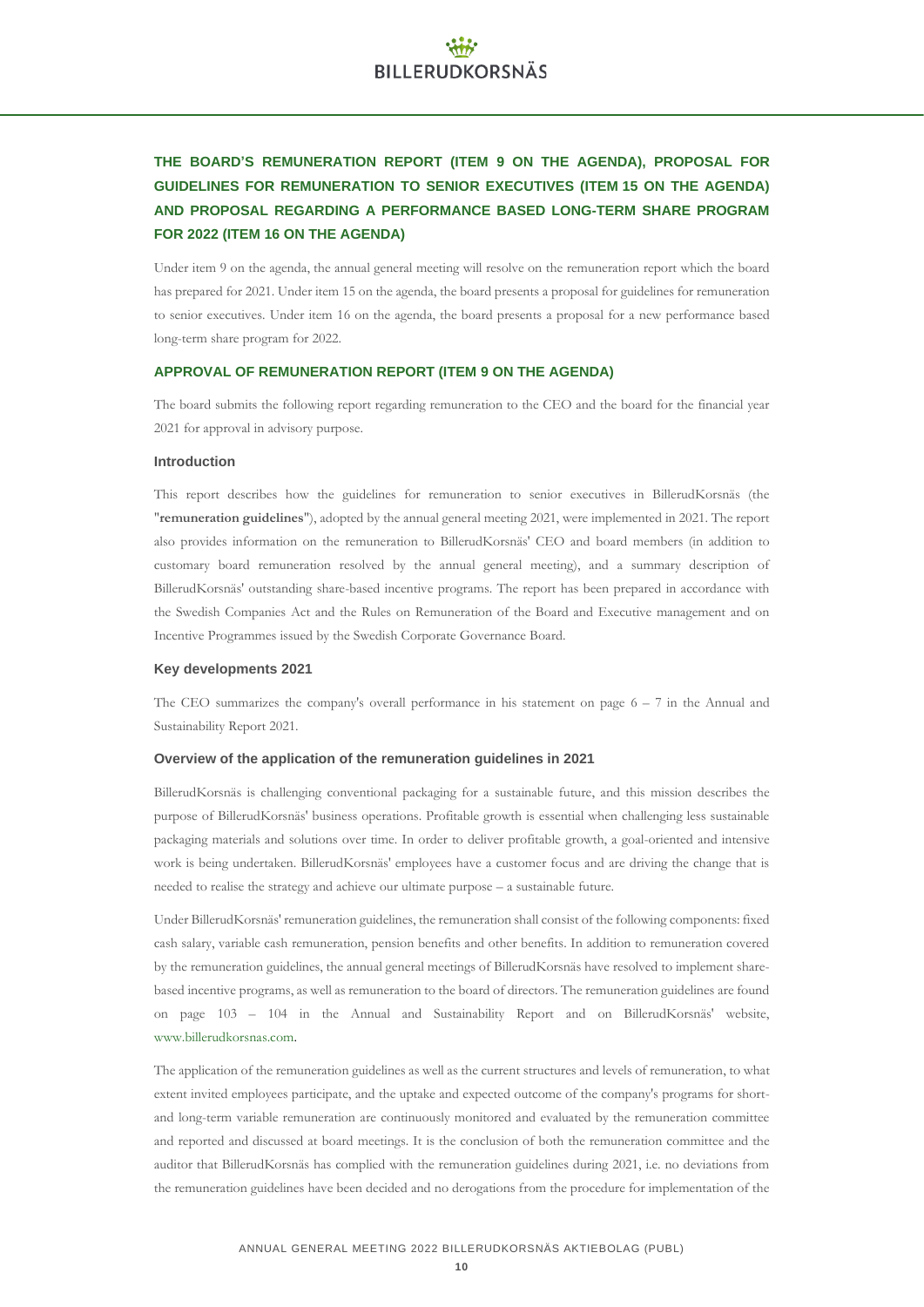remuneration guidelines have been made. The auditor's report regarding the company's compliance with the remuneration guidelines is available on BillerudKorsnäs' website[, www.billerudkorsnas.com.](http://www.billerudkorsnas.com/)

Based on the conclusions from the evaluation of the programs for variable remuneration and the application of the guidelines for remuneration, the board has decided to propose that the remuneration guidelines to the management shall remain unchanged. Due to BillerudKorsnäs' acquisition of Verso Corporation, a leading producer of coated paper in North America, additions will however be proposed to reflect the current market standards and remuneration structures and levels for remuneration in the U.S. which will apply to members of the management who are employed in the U.S. The proposed new guidelines for remuneration are found on page  $56 - 57$  in the Annual and Sustainability Report and under item 15 in the notice to the annual general meeting (both the Annual and Sustainability Report and the notice can be found on BillerudKorsnäs' website[, www.billerudkorsnas.com\)](http://www.billerudkorsnas.com/).

### **Remuneration to the CEO and board members (in addition to board remuneration resolved by the annual general meeting 2021)** 1

| of<br>Name<br>Director,<br>position<br>(stat/end) |                   | $\mathbf{1}$<br>Fixed remuneration |                                | $\overline{2}$                                             | $\overline{3}$              | $\overline{4}$<br>Fixed<br>remuneration | 5                     | 6                                                                                |
|---------------------------------------------------|-------------------|------------------------------------|--------------------------------|------------------------------------------------------------|-----------------------------|-----------------------------------------|-----------------------|----------------------------------------------------------------------------------|
|                                                   | Financial<br>year | Base<br>salary <sup>2</sup>        | Other<br>benefits <sup>3</sup> | Variable<br>remuneration<br>One-year<br>$\sim$<br>variable | Extra-<br>ordinary<br>items | Pension expense                         | Total<br>remuneration | Proportion fixed of total<br>remuneration/proportion<br>variable of remuneration |
| Christoph<br>Michalski,<br><b>CEO</b>             | 2021              | 9,097,580                          | 104,253                        | 5, 63, 875                                                 | $\overline{\phantom{a}}$    | 3,202,500                               | 18,038,208            | 69% fixed, 31% variable                                                          |
| Andrea Gisle<br>Joosen,<br>Board<br>Member        | 2021              | 57,4964                            | $\overline{\phantom{a}}$       | $\sim$                                                     | $\overline{\phantom{a}}$    | $\sim$                                  | 57,4965               | $100\%$ fixed                                                                    |

### **Application of the performance criteria**

A prerequisite for the successful implementation of the company's business strategy and safeguarding of its longterm interests, including its sustainability goals, is that the company is able to recruit and retain qualified personnel. To this end, it is necessary that the company offers competitive remuneration. BillerudKorsnäs' remuneration guidelines enable the company to offer the CEO a competitive total remuneration. By establishing that variable compensation shall be linked to predetermined and measurable financial and non-financial criteria, the variable cash remuneration, together with BillerudKorsnäs' share-based incentive programs, promote BillerudKorsnäs' business strategy, long-term interests and sustainability performance.

The performance criteria and targets for variable cash compensation to the CEO for 2021 included a set of predetermined and measurable corporate performance measures linked to BillerudKorsnäs' strategy (EBITDA, net sales, and certain sustainability targets), and was set by the board in December 2020.

<sup>1</sup> The table reports remuneration costs in 2021.

<sup>2</sup> This element includes cost of paid holiday days, holiday supplement, allowances for expenses and lunch coupons in addition to fixed salary.

<sup>&</sup>lt;sup>3</sup> This element includes car allowance, fuel allowance, health care allowance and other benefits. <sup>4</sup> Board Member Andrea Gisle Joosen received remuneration for work performed in BillerudKorsnäs Venture AB in addition to her customary work on the board.

<sup>5</sup> Board Member Andrea Gisle Joosen received remuneration for work performed in BillerudKorsnäs Venture AB in addition to her customary work on the board.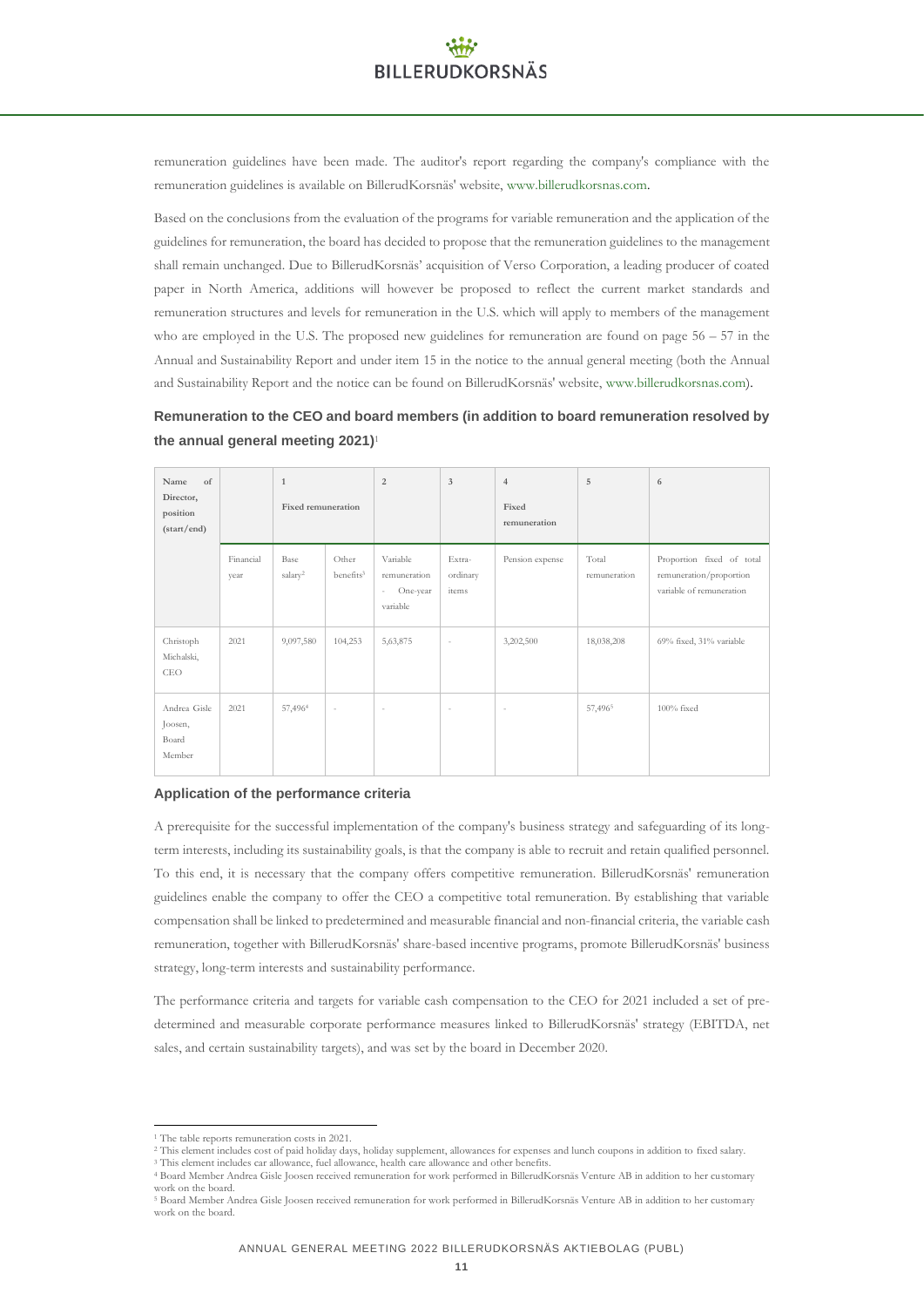| Description of criteria regarding the<br>remuneration component                              | Relative<br>weighting<br>of<br>performance criteria | a) Measured performance and<br>b) actual allocation / remuneration outcome (TSEK) |
|----------------------------------------------------------------------------------------------|-----------------------------------------------------|-----------------------------------------------------------------------------------|
| EBITDA (Actual EBITDA 2021)                                                                  | 50%                                                 | a) $100\%$                                                                        |
|                                                                                              |                                                     | b) 3,150,000 TSEK                                                                 |
| Net sales (Actual Net Sales 2021)                                                            | 30%                                                 | a) $100%$                                                                         |
|                                                                                              |                                                     | b) 1,890,000 TSEK                                                                 |
| LTIFR (Number of accidents per million<br>hours worked for own employees and<br>contractors) | 10%                                                 | a) 73%                                                                            |
|                                                                                              |                                                     | b) 458,182 TSEK                                                                   |
| Reduced CO2<br>(Decrease in<br>emission<br>percentage of carbon dioxide emissions)           | 10%                                                 | a) $22\%$<br>a) b) 135,693 TSEK                                                   |

#### **Share-based remuneration**

### *Outstanding share-based incentive programs*

Over the years, BillerudKorsnäs has implemented several long-term share-based incentive programs for the executive management team and other key employees. These programs are intended to attract, motivate, and retain the participating employees by providing long-term incentives through awards linked to the company's share price. They have been designed to align the participants incentives with shareholder interests.

As per 31 December 2021, the company had three ongoing share-based incentive programs (2019, 2020 and 2021) resolved by the annual general meeting (the "**programs**").

The programs 2019 and 2020 are targeting a maximum of 100 employees including the CEO and the other Executive Management Team members as well as other key personnel and talents. At the time of the annual general meeting 2022, the program from 2020 will be ongoing, while the program for 2019 ends in connection with the release of BillerudKorsnäs' interim financial report for the first quarter, in April 2022.

The programs 2019 and 2020 follow the same overall structure and require the participating employees to own shares in BillerudKorsnäs. For each share allocated to the programs, the participants may be awarded BillerudKorsnäs shares – free of charge – subject to:

- the participant continuing his/her employment with BillerudKorsnäs, and retaining the BillerudKorsnäs shares held in the framework of each program during the three-year vesting period, and
- fulfilment of certain defined retention and performance conditions to maintain the employees for each program during the three-year measurement period, such conditions considered to be significant for the future development of BillerudKorsnäs.

The number of shares that the participant will receive depends on the fulfilment of the retention and performance conditions.

The participating employees are divided into three participation categories. Category 1 and 2 may allocate BillerudKorsnäs shares up to a value of 10% of their respective gross base salary, while Category 3 may allocate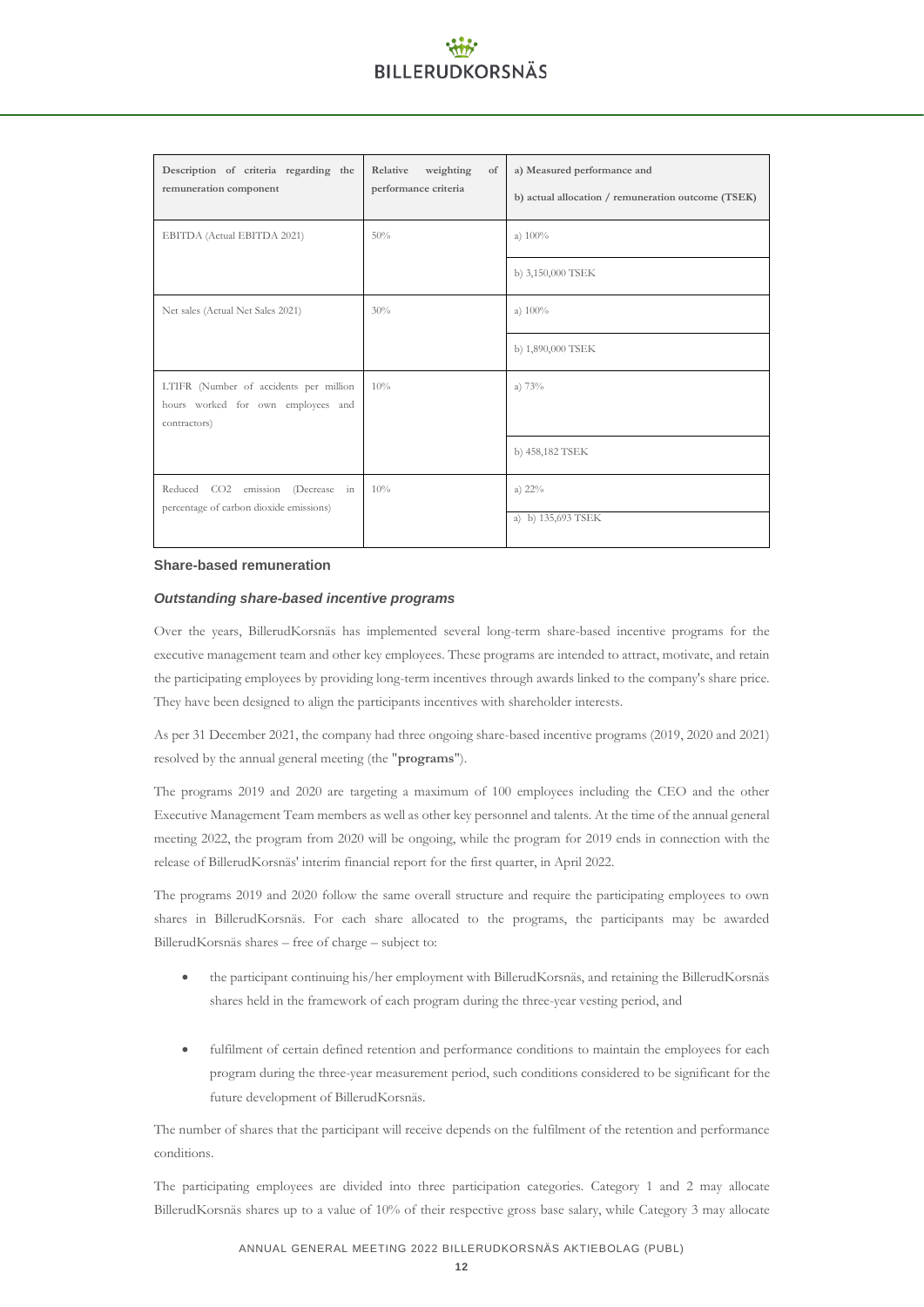500 BillerudKorsnäs shares, in each program. For each share held in the framework of the program, Category 1 may receive up to six BillerudKorsnäs shares, category 2 may receive up to five BillerudKorsnäs shares and Category 3 may receive up to four BillerudKorsnäs shares.

BillerudKorsnäs' CEO, Christoph Michalski, participates as the Category 1 participant in the program for 2020 that vests in connection with BillerudKorsnäs' interim financial report for the first quarter 2023, with a total of 8,134 BillerudKorsnäs shares allocated within the framework of the program.

| LTIP year |                                                                                                                    | Series A Performance Share<br>Right                                                                      | Series B Performance Share<br>Right                                                                       |
|-----------|--------------------------------------------------------------------------------------------------------------------|----------------------------------------------------------------------------------------------------------|-----------------------------------------------------------------------------------------------------------|
| 2019      | Matching Share Right<br>50% dependent on positive TSR<br>for the period                                            | BillerudKorsnäs' annual organic<br>growth $2\% - 4\%$<br>50% dependent on positive TSR<br>for the period | BillerudKorsnäs'<br>adjusted<br>EBITDA Margin 15%-18%.<br>50% dependent on positive TSR<br>for the period |
| 2020      | for<br>Performance<br>share<br>sustainability, measured on DJSI<br>50% dependent on positive TSR<br>for the period | BillerudKorsnäs' annual organic<br>growth $2\% - 6\%$<br>50% dependent on positive TSR<br>for the period | BillerudKorsnäs'<br>adjusted<br>EBITDA Margin 13%-18%.<br>50% dependent on positive TSR<br>for the period |

*Performance targets in outstanding share-based incentive programs 2019-2020*

The program 2021 is targeting 60 employees including the CEO and other Executive Management Team members as well as other key employees and talents, and is ongoing at the time of the annual general meeting 2022.

The program differs from former share-based incentive program as it only measures one financial performance criterion, annual compound average growth rate of earnings per share ("EPS CAGR"), during the financial years 2021-2023, in order to create clarity and predictability for the participants. The participants must, in order to participate, own shares corresponding to an amount decided by the annual general meeting. The participants are offered an opportunity to receive shares in BillerudKorsnäs, subject to that the participant, with a few exceptions, is employed in BillerudKorsnäs and fulfil the shareholding requirement during the program's three years vesting period and depending on the level of fulfilment of the financial performance condition.

Allotment of the shares shall occur after the announcement of BillerudKorsnäs' interim financial report for the first quarter 2024. All shares allotted to the participants shall be transferred free of charge by BillerudKorsnäs.

The CEO of BillerudKorsnäs, Christoph Michalski, participates in Category 1 in the program for 2021 which is vesting in connection with BillerudKorsnäs interim financial report for the first quarter 2024, and may be allotted BillerudKorsnäs shares corresponding to 60 percent of his annual salary under the program.

The levels for the performance condition (threshold and maximum level, respectively) have been determined by the board. Information regarding threshold, maximum level and performance condition fulfilment will be given in connection to the annual general meeting 2024.

All programs include BillerudKorsnäs shares. Further information regarding outstanding share-based programs can be found in note 29 on page 103 - 104 in the Annual- and Sustainability Report 2021 as well as on BillerudKorsnäs' website, [www.billerudkorsnas.com.](http://www.billerudkorsnas.com/)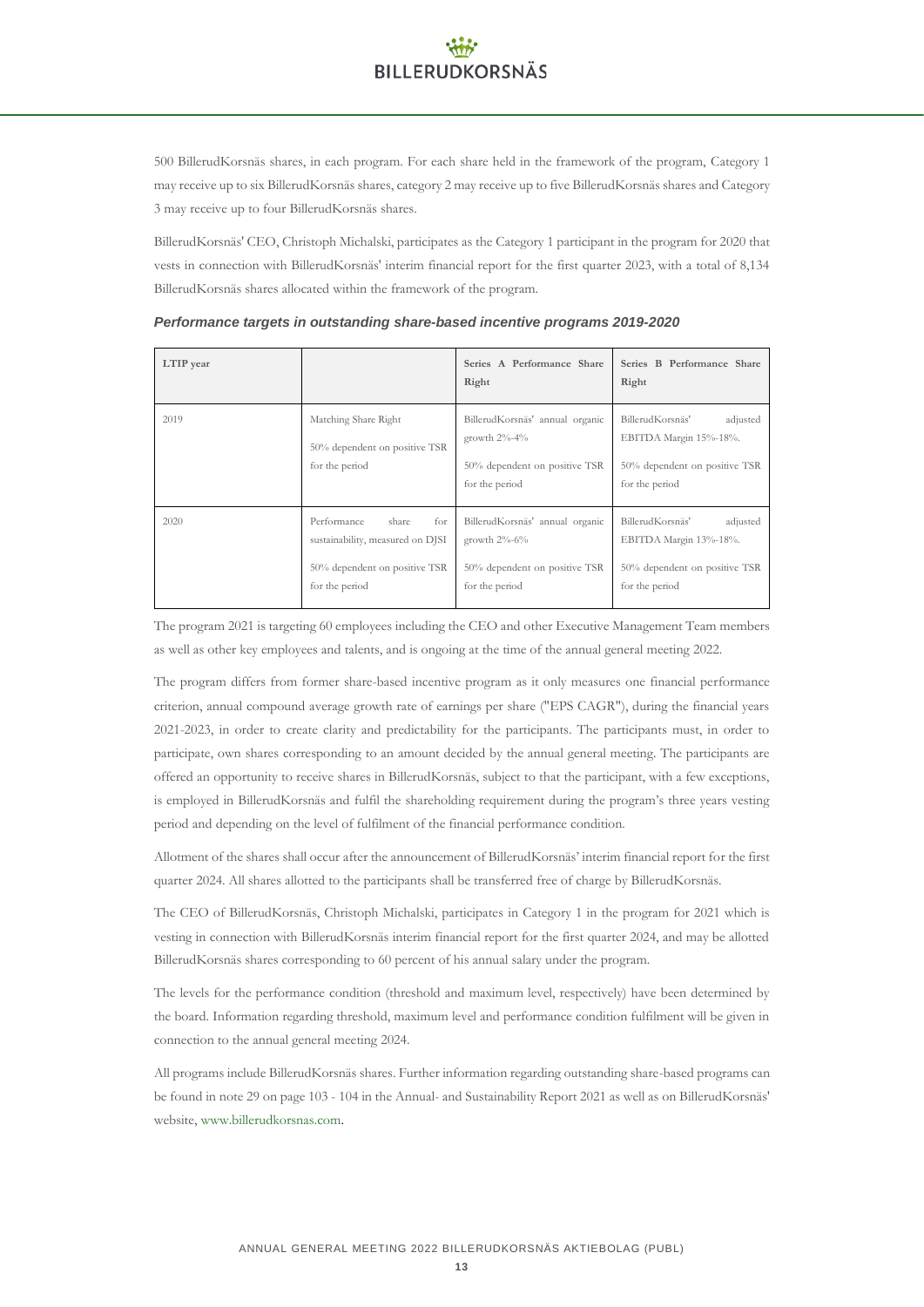**Comparative information on the change of remuneration and BillerudKorsnäs' performance**

*Remuneration and company performance (SEK '000 unless otherwise stated)6*

|                                                                                | 2019           | 2020  | 2021   |  |
|--------------------------------------------------------------------------------|----------------|-------|--------|--|
| CEO's remuneration <sup>7</sup>                                                |                |       |        |  |
| <b>CEO</b>                                                                     | 22,844         | 8,255 | 14,836 |  |
| CEO, adjusted for severance pay                                                | 7,964          | 8,255 |        |  |
| Company's performance <sup>8</sup>                                             |                |       |        |  |
| Sales growth in percent                                                        | 3              | $-2$  | 10     |  |
| EBITDA margin in percent                                                       | 12             | 11    | 15     |  |
| Return on capital employed (ROCE) in percent                                   | $\overline{4}$ | 3     | 8      |  |
| Interest bearing net debt/EBITDA                                               | 1.9            | 2.0   | 1.0    |  |
| Dividend in percent of net profit                                              | 13             | 135   | 60     |  |
| Average remuneration on a full-time equivalent basis of employees <sup>9</sup> |                |       |        |  |
| Average remuneration per employee in BillerudKorsnäs group TSEK                | 548            | 564   | 627    |  |

# **Additional information available in the 2021 Annual and Sustainability Report and on BillerudKorsnäs' website**

BillerudKorsnäs' remuneration guidelines, adopted by the annual general meeting 2021, and the auditor's report regarding whether BillerudKorsnäs has complied with the guidelines can be found on BillerudKorsnäs' website, [www.billerudkorsnas.com.](http://www.billerudkorsnas.com/) 

Additional information on BillerudKorsnäs' remuneration during 2021 that is not covered by this report is available in the 2021 Annual and Sustainability Report, which can be found on:

| p. $53-57$              | Work of the remuneration committee in 2021                                                                                                                                                                                                                                                                                                      |
|-------------------------|-------------------------------------------------------------------------------------------------------------------------------------------------------------------------------------------------------------------------------------------------------------------------------------------------------------------------------------------------|
| note 29 on p. 103 - 104 | Information required by Chapter 5, Sections 40-44 of the Annual Accounts Act<br>(1995:1554), including detailed information on remuneration to the other senior<br>executives covered by the remuneration guidelines adopted at the 2021 annual<br>general meeting and the BillerudKorsnäs' share and share price related incentive<br>programs |
| note 29 on p. 103 - 104 | Remuneration to the board of directors                                                                                                                                                                                                                                                                                                          |

<sup>6</sup> Remuneration earned in the respective years.

<sup>7</sup> Remuneration includes fixed and variable short-term remuneration and benefits excluding pension and not including LTIP-costs.

<sup>8</sup> For definition on the performance conditions please see the Annual and Sustainability Report 2021 and mainly the section "Key Figure Definitions".

<sup>9</sup> Remuneration includes fixed and variable short-term and long-term remuneration and benefits.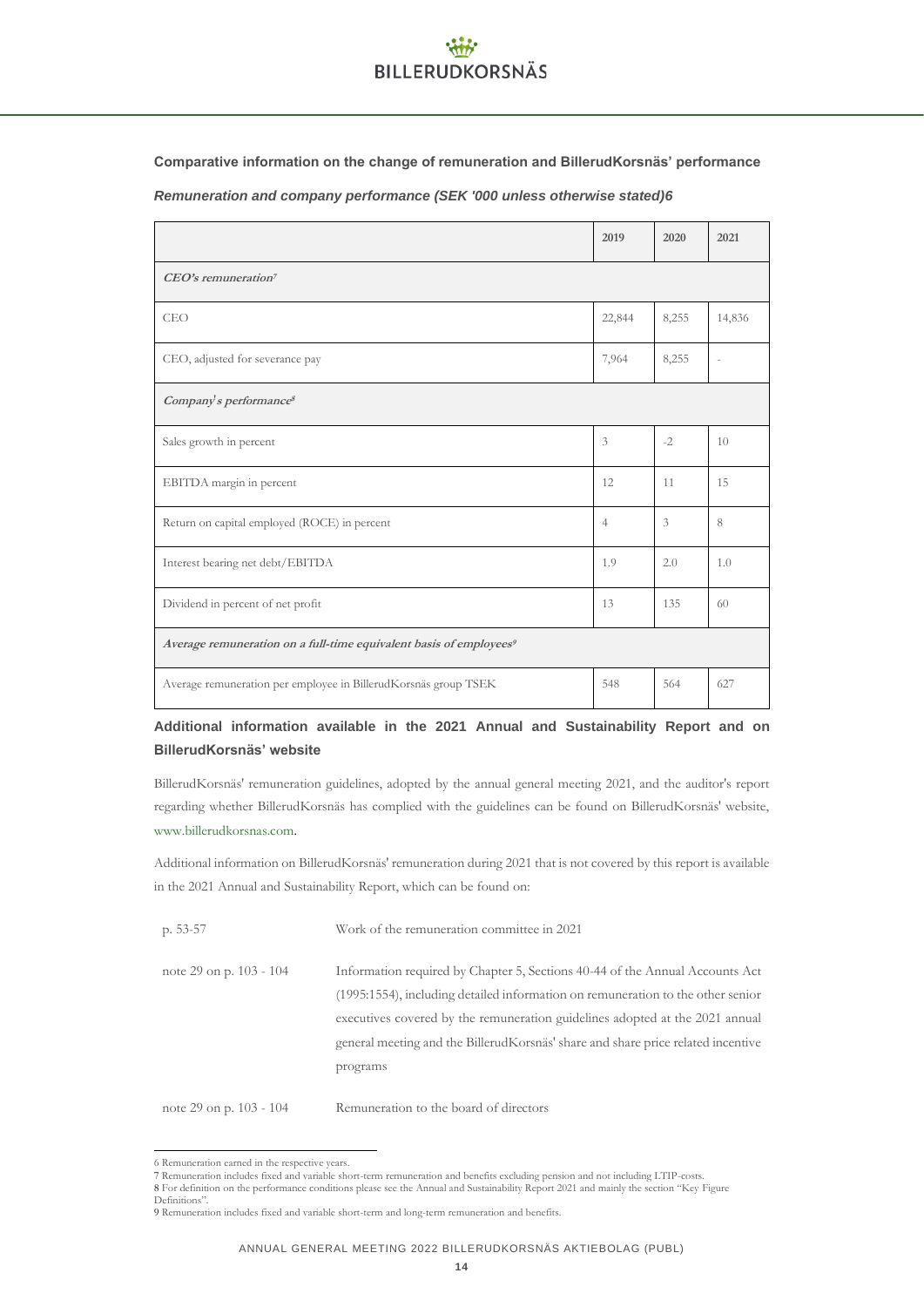# **THE BOARD'S PROPOSAL FOR GUIDELINES FOR REMUNERATION TO SENIOR EXECUTIVES (ITEM 15 ON THE AGENDA)**

### **Introduction**

The board proposes that the annual general meeting resolves to adopt the following guidelines for remuneration to the CEO and the other members of the group's Executive Management Team (EMT members). The guidelines are applicable on remuneration agreed, and amendments to remuneration already agreed, after adoption of the guidelines by the annual general meeting 2022. The guidelines do not apply to any remuneration approved by the general meeting, for example ordinary board remuneration and BillerudKorsnäs long-term share-related incentive programs.

### **The guidelines' promotion of BillerudKorsnäs' business strategy, long-term interests and sustainability**

BillerudKorsnäs is challenging conventional packaging for a sustainable future and this mission describes the purpose of BillerudKorsnäs' business operations. Profitable growth is essential when challenging less sustainable packaging materials and solutions over time. In order to deliver profitable growth, a goal-oriented and intensive work is being undertaken. BillerudKorsnäs' employees are the people that, with a customer focus, are driving the change that is needed to realise the strategy and achieve our ultimate purpose - a sustainable future.

For further information on BillerudKorsnäs' business strategy, see the company's website, [www.billerudkorsnas.com/about-us/strategy-platform.](http://www.billerudkorsnas.com/about-us/strategy-platform)

A prerequisite for the successful implementation of BillerudKorsnäs' business strategy and safeguarding of BillerudKorsnäs' long-term interests, including its sustainability, is that BillerudKorsnäs is able to recruit and retain qualified employees with high competence and capacity to achieve set goals. BillerudKorsnäs will challenge conventional packaging for a sustainable future – and it is BillerudKorsnäs' talented and high-performing employees that are the people driving the change that is needed to realise the strategy and achieve this purpose. To achieve this, it is necessary that BillerudKorsnäs offers competitive total remuneration which creates incentives for senior executives. The goal is to create incentives to promote BillerudKorsnäs' business strategy and long-term interests, deliver exceptional results and to link incentives for key persons within BillerudKorsnäs with the shareholders' interests. These guidelines enable this objective and that EMT members can be offered a competitive total remuneration.

### **Types of remuneration, etc.**

BillerudKorsnäs shall be on market terms as regards compensation levels and terms of employment. The remuneration shall consist of the following components: fixed cash salary, variable cash remuneration, pension benefits and other benefits. Furthermore, the general meeting may resolve on, among other things, share and share price-related remuneration.

The variable cash remuneration to the EMT members is paid based on outcomes in relation to clearly stated goals and shall amount to a maximum of 70 percent of their respective annual fixed cash salary. Reflecting current market conditions, the variable cash remuneration for members of the EMT employed in the U.S. may amount to a maximum of 150 percent of their respective annual fixed cash salary.

Further variable cash remuneration may be awarded in extraordinary circumstances, provided that such extraordinary arrangements are only made on an individual basis, either for the purpose of recruiting or retaining EMT members, or as remuneration for extraordinary performance beyond the individual's ordinary tasks. Such remuneration may not exceed an amount corresponding to 100 percent of the annual fixed cash salary, and 150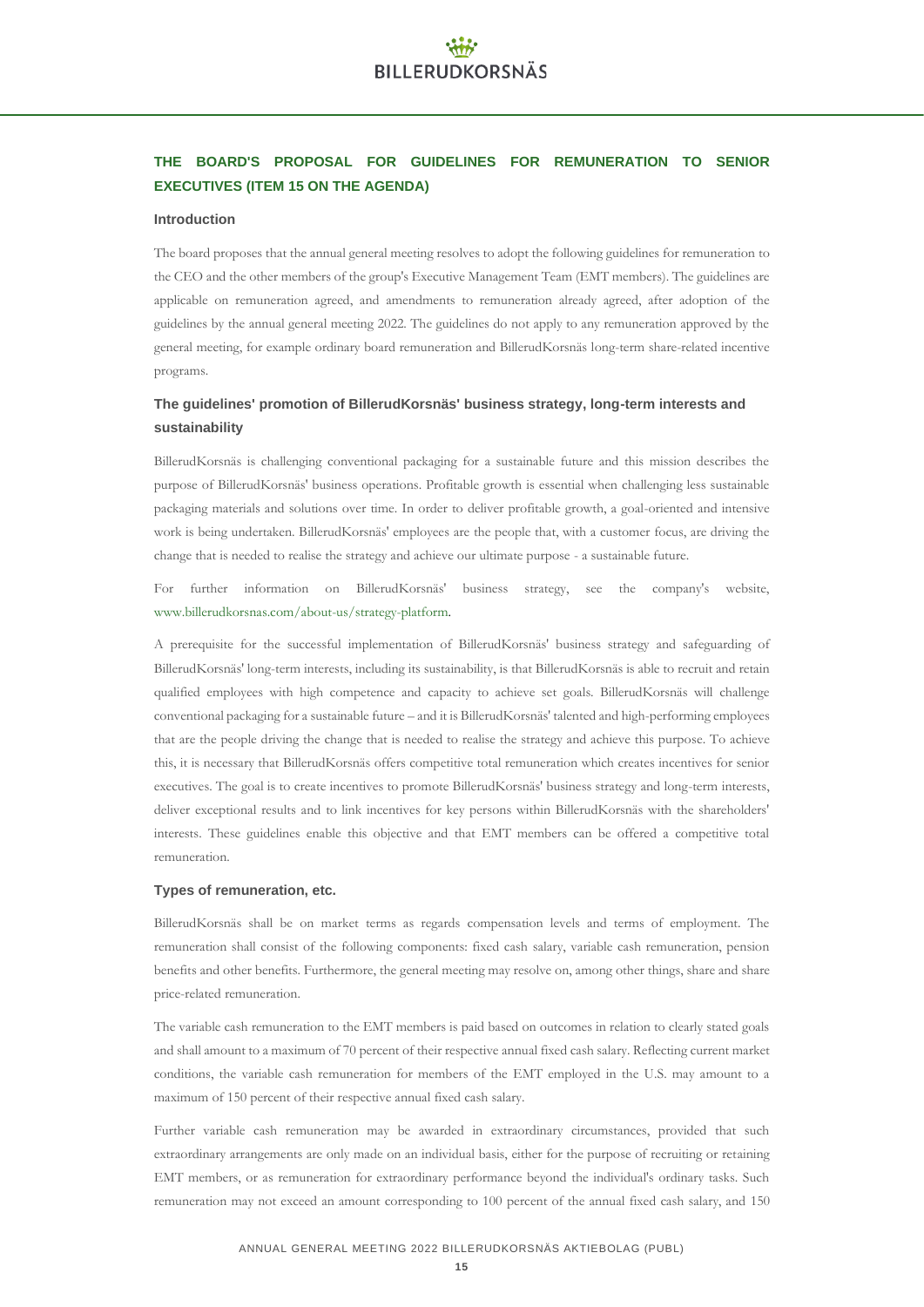percent of the annual fixed cash salary for members of the EMT employed in the U.S. Any resolution on such remuneration shall be made by the board based on a proposal from the remuneration committee.

Decisions on long-term share and share price-related remuneration are made by the general meeting – irrespective of these guidelines. Long-term share and share price-related remuneration shall be designed to ensure long-term commitment to BillerudKorsnäs' development and in order for the CEO and EMT members to have a significant, long-term shareholding in BillerudKorsnäs. The outcome of the long-term share and share price-related remuneration shall be linked to certain predetermined performance criteria based on BillerudKorsnäs' share price and/or results.

The board may also, in order to meet market conditions and to reasonable administrative complexity, offer the members of the EMT employed in the U.S., participation in cash based long-term incentive programs linked to achievement of pre-determined financial performance targets. The maximum outcome shall have a pre-determined cap amounting to no more than 150 percent of the annual fixed cash salary.

More information about these programs, including the criteria for the outcome, are available on the company's website [www.billerudkorsnas.se/en/About-Us/Corporate-Governance/](http://www.billerudkorsnas.se/en/About­Us/Corporate­Governance/) under the headings "*Long-term incentive programs*" and "*Remuneration*".

Pension benefits shall be defined contribution. The pension premiums for defined contribution pension shall amount to a maximum of 35 percent of the annual fixed cash salary. Variable cash remuneration shall qualify for pension benefits to the extent required by mandatory collective agreement provisions. Other benefits may include, for example, life insurance, medical insurance (Sw: *sjukvårdsförsäkring*) and company car. Premiums and other costs related to such benefits may amount to no more than 40 percent of the annual fixed cash salary.

### **The decision-making process to determine, review and implement the guidelines**

The board has established a remuneration committee. The committee's tasks include preparing the board's decision to propose guidelines for executive remuneration. The guidelines shall be in force until new guidelines are adopted by the general meeting. The board shall prepare a proposal for new guidelines where material changes of the guidelines become necessary, and in any case at least every fourth year and submit it to the general meeting.

The remuneration committee shall also monitor and evaluate programs for variable remuneration for the Executive Management Team, the application of the guidelines for executive remuneration as well as the current remuneration structures and compensation levels in BillerudKorsnäs. The members of the remuneration committee are independent of the company and its Executive Management Team. The CEO and EMT members do not participate in the board's processing of and resolutions regarding remuneration-related matters if they are affected by such matters.

For employments governed by rules other than Swedish, pension benefits and other benefits may be duly adjusted for compliance with mandatory rules or established local practice, taking into account, to the extent possible, the overall purpose of these guidelines.

### **Criteria for awarding variable cash remuneration, etc.**

The variable cash remuneration shall be linked to predetermined and measurable criteria which can be financial or non-financial. They may also be individualised, quantitative or qualitative objectives. The objectives for the group for variable cash remuneration may change from year to year depending on the group's focus areas and strategic decisions.

To which extent the criteria for awarding variable cash remuneration has been satisfied shall be evaluated/determined when the measurement period has ended. The remuneration committee is responsible for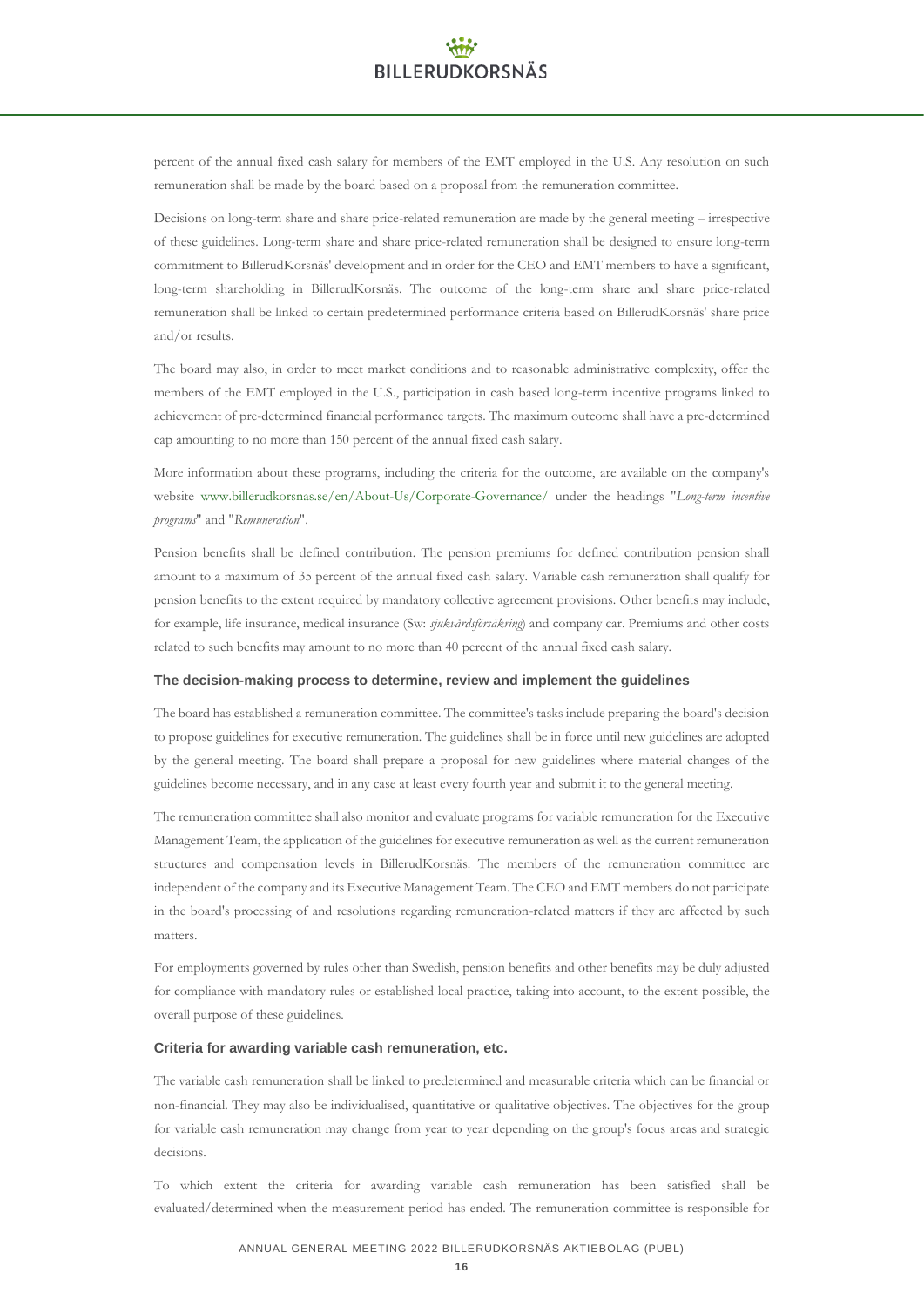the evaluation so far as it concerns variable remuneration to the CEO. For variable cash remuneration to other EMT members, the CEO is responsible for the evaluation. For financial objectives, the evaluation shall be based on the latest financial information made public by BillerudKorsnäs.

Variable cash remuneration shall only be paid provided that BillerudKorsnäs' operating profit is positive, and the remuneration committee shall only use its discretion to decide on variable remuneration in accordance with the goals set out above in a way that implies that there is a link between such compensation and BillerudKorsnäs' result.

### **Salary and employment conditions for employees**

In the preparation of the board's proposal for these remuneration guidelines, salary and employment conditions for employees of BillerudKorsnäs have been taken into account by including information on the employees' total income, the components of the remuneration and increase and growth rate over time, in the remuneration committee's and the board's basis of decision when evaluating whether the guidelines and the limitations set out herein are reasonable. The development of the gap between the remuneration to senior executives and remuneration to other employees will be disclosed in the remuneration report.

### **Termination of employment**

In the event of termination of employment of an EMT member, a notice period of a maximum of twelve months and a right to severance pay corresponding to a maximum of the fixed cash salary for one year if the employment is terminated by BillerudKorsnäs. When termination is made by an EMT member, the notice period may not exceed six months, without any right to severance pay. In order to meet market conditions, in relation to members of the EMT employed in the U.S., BillerudKorsnäs can apply severance pay corresponding to a maximum of 18 months fixed cash salary if the employment is terminated by BillerudKorsnäs and similar situations.

### **Remuneration to board members elected by general meetings**

Board members elected by general meetings in BillerudKorsnäs shall in special cases be able to be remunerated for services within their respective areas of expertise, which do not constitute board work in BillerudKorsnäs Aktiebolag. For these services, a market-based fee shall be paid, which must be approved by the board.

### **Derogation from the guidelines**

The board may temporarily resolve to derogate from the guidelines, in whole or in part, if in a specific case there is special cause for the derogation and a derogation is necessary to serve BillerudKorsnäs' long-term interests, including its sustainability, or to ensure BillerudKorsnäs' financial viability. As set out above, the remuneration committee's tasks include preparing the board's resolutions in remuneration-related matters. This includes any resolutions to derogate from the guidelines.

### **PERFORMANCE BASED LONG-TERM SHARE PROGRAM (ITEM 16 ON THE AGENDA)**

# **IMPLEMENTATION OF A PERFORMANCE BASED LONG-TERM SHARE PROGRAM FOR 2022 (ITEM 16(A) ON THE AGENDA)**

During the end of 2020, the Remuneration Committee, together with external advisers, performed a review of the group's ongoing long-term share programs. As a result of this review a new share-based program was adopted at the annual general meeting 2021. The new share-based program creates better incentives for the participants, is easier to understand and more easily accessible for the participants as well as aligns the participants and the shareholders' interests compared to previous programs.

To create clarity and predictability for the participants and to further align the interests of the participants with the interests of the shareholders, the new share program is focused solely on one strategically important financial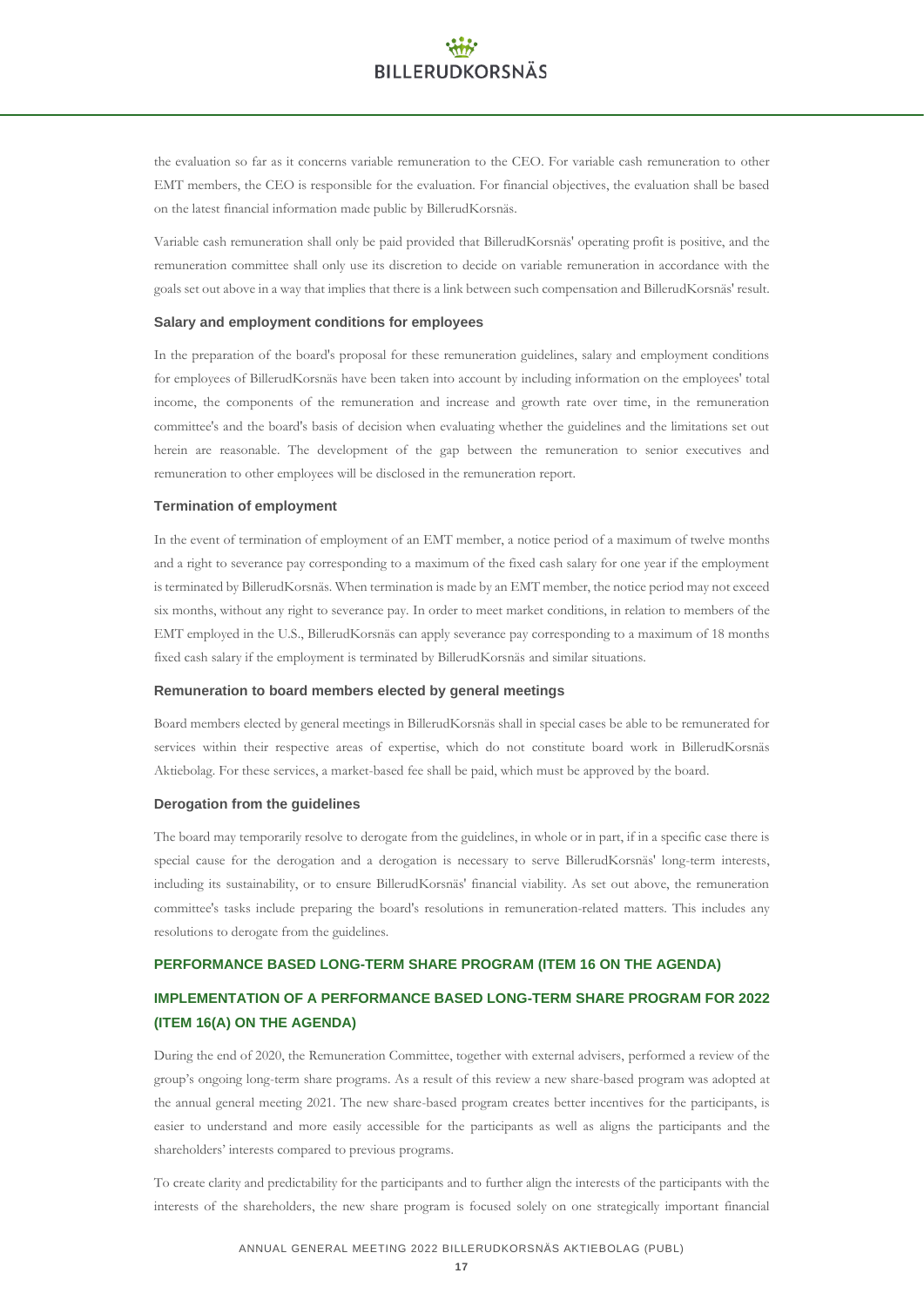performance condition, earnings per share, described in more detail below. The board is convinced that the proposed share program will benefit the company's shareholders as it will contribute to the opportunity to recruit and retain strategically important employees, is expected to increase the commitment and the motivation for the participants in the program and will strengthen the participants' ties to the BillerudKorsnäs group and its shareholders.

In light of the above, the board proposes that the annual general meeting resolves to implement a performance based long-term share program for members of the Executive Management Team (EMT members) and other key employees in BillerudKorsnäs (the "**Share Program 2022**"). Share Program 2022 has the same structure and keep the same economic characteristics for the participants and the same criteria for measuring performance as the longterm share program of 2021. As it has been the case in previous long-term share-based incentive programs an own shareholding in BillerudKorsnäs-shares is a condition to participate also in Share Program 2022.

### **Shareholding requirement**

To be entitled to participate in the Share Program 2022, the employees must hold shares corresponding to a certain value determined by the annual general meeting. The value is a portion of the employee´s fixed annual salary 2021 (before tax), where the CEO shall hold as many shares as correspond to 15 percent of the annual salary, the other EMT members shall hold as many shares as correspond to 10 percent of the annual salary, and other key persons shall hold so many shares as correspond to 5 percent of the annual salary. To determine the number of shares corresponding to this value, the value shall be divided by the closing price of the BillerudKorsnäs share as per the last day of trading 2021.

If the participant has inside information and therefore is prevented from acquiring shares in BillerudKorsnäs to meet the shareholding requirement in connection with the application for participation in the Share Program 2022, the acquisition of shares shall be made as soon as the participant no longer has inside information.

New employees who have not yet started their employment when application for participation in the Share Program 2022 is to be made at the latest may, subject to the employment starting during 2022, be offered participation in the Share Program 2022 if the Remuneration Committee deems it to be in line with the purpose of the Share Program 2022, provided that the employee acquires the required number of shares.

### **Participants in the Share Program 2022**

The Share Program 2022 comprises a maximum of 60 participants in the Executive Management Team and key persons within the BillerudKorsnäs group, divided into three categories: CEO ("**Category 1**"), other EMT members, approximately nine participants, ("**Category 2**") and other key persons, approximately 50 participants, ("**Category 3**").

### **Terms and conditions for the Share Program 2022**

The main terms for the Share Program 2022 are as follows:

- The participants in the Share Program 2022 are given the opportunity to be allotted shares in BillerudKorsnäs ("**Performance shares**") subject to that the participant, with certain exceptions, is employed with BillerudKorsnäs and fulfils the shareholding requirement during the Vesting period as well as depending on the level of fulfilment of a financial performance condition.
- Allotment of Performance shares shall me made after the publication of BillerudKorsnäs' interim report for the first quarter 2025 (the "**Vesting period**").
- The maximum number of Performance shares that can be allotted to the participant is the number of shares corresponding to 60 percent of the annual salary for Category 1, 50 percent of the annual salary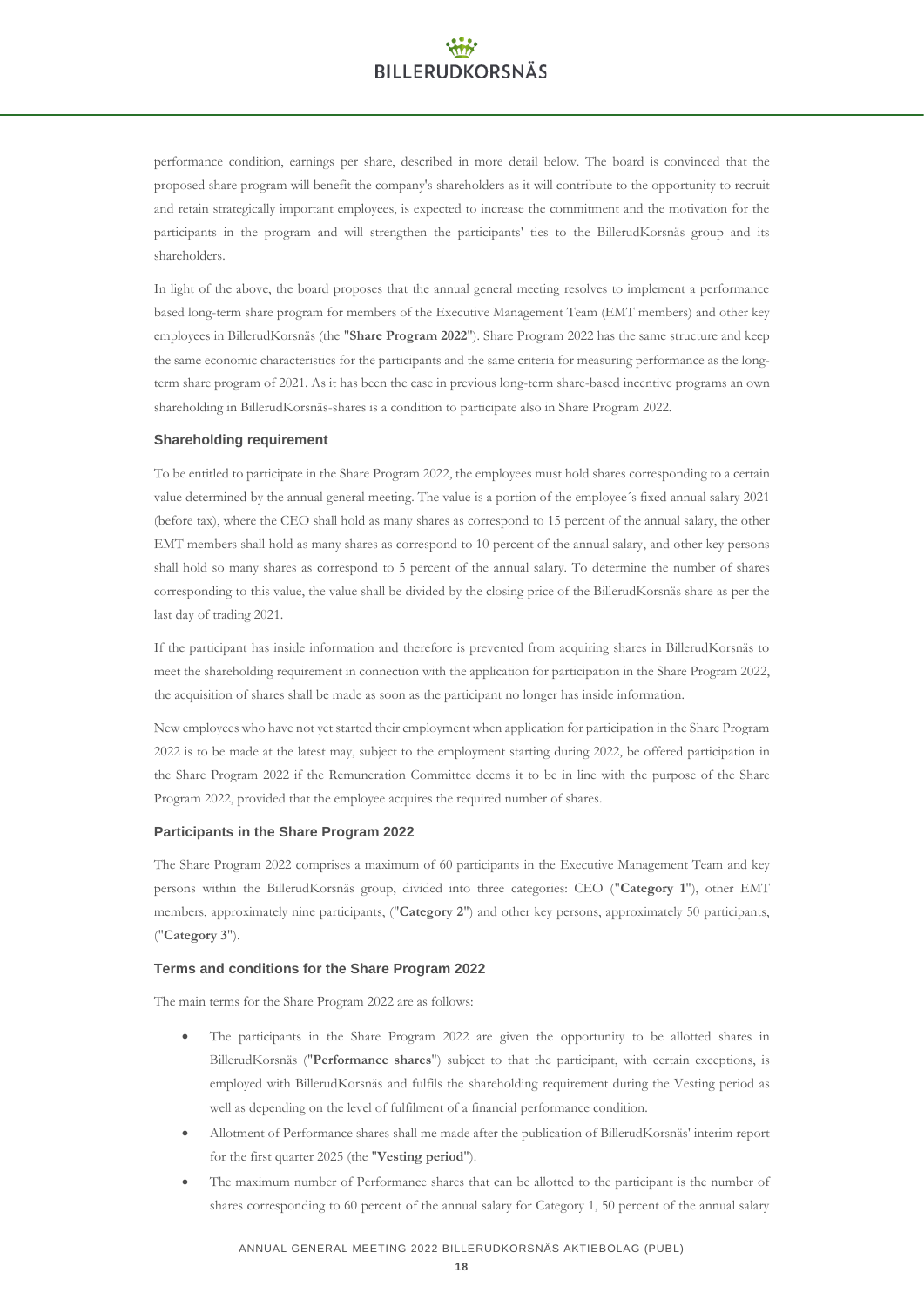for Category 2 and 25 percent of the annual salary for Category 3. When calculating the number of Performance shares to be allotted, the participant's annual salary (before tax) as per 31 December 2024 shall be divided by the volume weighted average share price of the BillerudKorsnäs share on Nasdaq Stockholm during the first five trading days after the publication of BillerudKorsnäs' interim report for the first quarter 2025. Upon allotment of Performance shares to the participants, BillerudKorsnäs may cash settle a certain portion to cover the participant's taxation of benefits due to the allotment in the Share Program 2022 (instead of settling the entire outcome in the form of shares).

### **Performance condition for the Share Program 2022**

The allotment of Performance shares after the Vesting period depends on the level of fulfilment of the financial performance condition *annual compound average growth rate of earnings per share* ("**EPS CAGR**") during the financial years 2022-2024. EPS CAGR shall be calculated on the basis of the financial information presented in BillerudKorsnäs' interim reports (adjusted for items affecting comparability and exchange rate effects).

The levels for the performance condition (threshold and maximum level, respectively) have been determined by the board. If the maximum level is met, the allotment will amount to the highest number of Performance shares in accordance with the above. If the threshold level is not met, there will be no allotment of Performance shares. If fulfilment of the performance condition is between the threshold and maximum level, allotment will be made on a linear basis.

Information regarding the threshold level, maximum level and performance condition fulfilment will be given in connection with the annual general meeting 2025.

### **Shareholding policy and shareholding targets**

To further align the long-term interests between the participant and the company's shareholders, the participants in the Share Program 2022 will undertake to retain half of the allotted Performance shares until the participant has a shareholding in BillerudKorsnäs corresponding to a set shareholding target depending on the participant's category, in accordance with the following: 100 percent of the annual salary for Category 1, 50 percent of the annual salary for Category 2, and 25 percent of the annual salary for Category 3.

#### **The preparation of the proposal and form and administration of the Share Program 2022**

The Share Program 2022 has been discussed at board meetings during the first months of 2022. The Remuneration Committee shall be responsible for the detailed design, the administration and interpretation of the detailed terms to be applicable between BillerudKorsnäs and the participant for the Share Program 2022, within the scope of the terms and conditions stated herein and with regard to the purpose of the program.

The Remuneration Committee shall be entitled to make adjustments to the Share Program 2022 and the resolutions in relation thereto to meet certain regulations or market conditions abroad. If delivery of Performance shares to participants outside Sweden cannot be made at reasonable costs and with reasonable administrative efforts, the Remuneration Committee shall be entitled to decide that the participant may instead be offered a cash settlement of the entire allotment under the Share Program 2022. The Remuneration Committee shall also be entitled to make other adjustments, including e.g. the right to resolve on a reduced allotment of Performance shares, if material changes would occur within the BillerudKorsnäs group or on the market that, according to the board's assessment, would mean that the resolved terms and conditions for allotment of shares in accordance with the Share Program 2022 no longer fulfils its main objectives.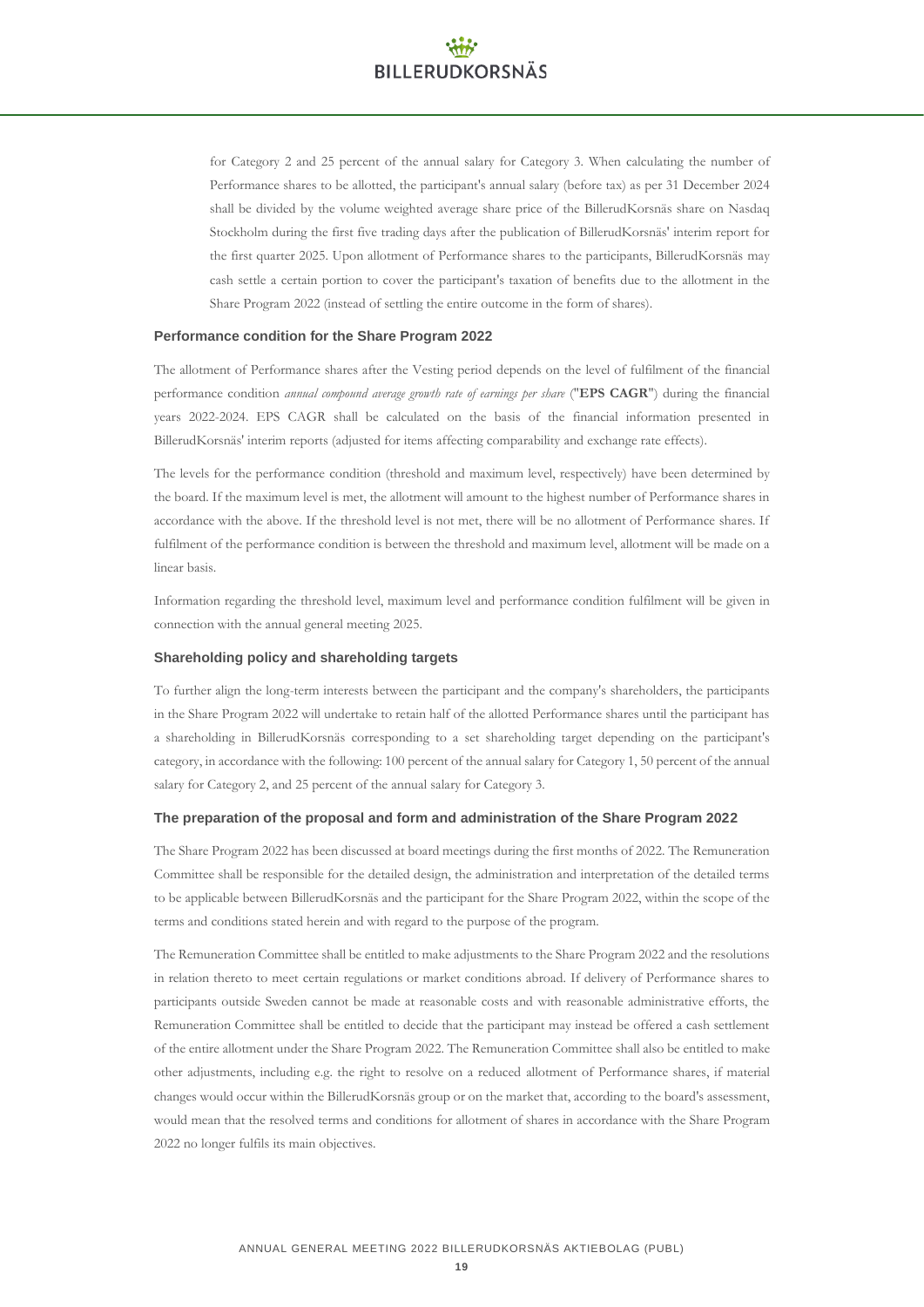### **Costs for the Share Program 2022**

Based on an assumption of 60 participants in the Share Program 2022 (divided into the categories stated under the heading "*Participants in the Share Program 2022*") and the participants' respective annual salary 2021 with an annual increase of 2-5 percent, a share price of SEK 150 per share at the start of the program, an increase of 10 percent of the share price per year as well as under the assumption of a performance condition fulfilment between the threshold and maximum levels determined by the board, the total costs for the Share Program 2022 is estimated to amount to SEK 20.2 million, whereof SEK 14.4 million in salary costs and SEK 5.8 million in social security contributions. The estimated costs correspond to approximately 0.5 percent of the total employment costs for 2021. The costs will be expensed over the Vesting period. The estimate is based on the assumption that no participants end their employment and that the cost corresponds with the received benefit when the program ends.

The maximum estimated cost for the Share Program 2022, based on the assumptions above, but with the assumption that the maximum level determined by the board for the performance condition is met, is estimated to amount to approximately SEK 40.4 million, whereof SEK 28.8 million in salary costs and SEK 11.6 million in social security contributions. If the threshold level for the performance condition is not met, no allotment of Performance shares will be made, and no costs will incur.

If repurchased shares are allotted to fulfil the commitments under the Share Program 2022 in full (without a cash settlement to cover the participant's taxation of benefits), the number of outstanding shares in BillerudKorsnäs is expected to increase by a maximum of 200,000 shares based on the assumption of a participation of 60 participants in the program, an annual salary increase of 2-5 percent as well as a share price of SEK 200 when the allotment of Performance shares is determined in connection with the publication of the interim report for the first quarter 2025. Such an increase would have a dilutive effect on the number of shares on the market of approximately 0.1 percent. The total maximum increase in the number of outstanding shares of all outstanding share programs (including LTIP 2022) is estimated to amount to no more than 744,573 shares, corresponding to a dilutive effect on the number of shares on the market of approximately 0.4 percent. In this calculation, maximum allotment of Performance shares under the Share Program 2022, 2021 and 2020 as well as actual allotment under the share program 2019 has been assumed.

#### **Delivery of shares under the Share Program 2022**

The board has considered two alternative methods for delivering Performance shares to the participants, subject to the terms and conditions for the Share Program 2022; either that BillerudKorsnäs (i) allots shares held by the company itself to participants, free of charge, according to the board's proposal under item 16(b) on the agenda, or (ii) enters into an agreement with a bank that will be able to, in its own name, acquire and transfer BillerudKorsnäs shares. The board considers the first alternative as its preferred option. However, should the annual general meeting not approve the proposed allotment of own shares in accordance with the proposal under item 16(b) on the agenda, the board may enter into a hedging agreement with a third party to hedge the obligations of BillerudKorsnäs to deliver Performance shares under the Share Program 2022. If the annual general meeting resolves on transfer of shares in accordance with item 16(b) on the agenda, but the number of shares covered by said resolution would not be sufficient to deliver the Performance shares in full to the participants in accordance with the terms and conditions of the Share Program 2022 (due to negative development of the stock market during the Vesting period), the remaining part shall be settled in cash.

BillerudKorsnäs has own shares held in treasury that covers the obligation to deliver shares to the participants in the outstanding share programs as well as in the Share Program 2022.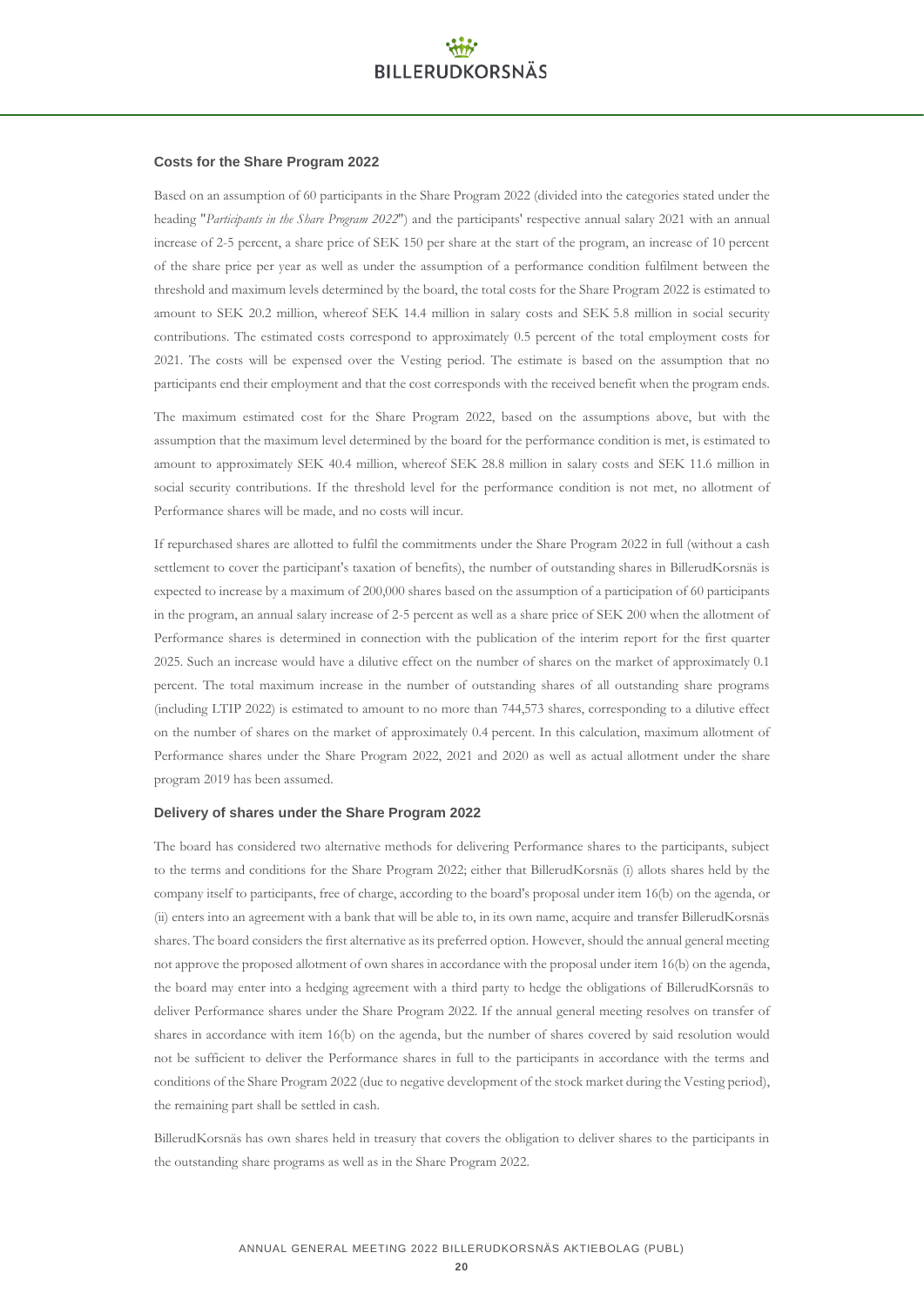### **Ongoing incentive programs and incentive programs ended during the year in BillerudKorsnäs**

For information on BillerudKorsnäs' outstanding share programs resolved by the annual general meetings 2019, 2020 and 2021 as well as the share program 2018 that was ended during 2021, please refer to the annual report 2021 and to BillerudKorsnäs' website[, www.billerudkorsnas.com.](http://www.billerudkorsnas.com/) Other than the programs described therein, there are no share or share price-related incentive programs in BillerudKorsnäs.

### **TRANSFER OF OWN SHARES TO THE PARTICIPANTS (ITEM 16(B) ON THE AGENDA)**

The board proposes that the annual general meeting resolves upon a transfer of a maximum of 200,000 BillerudKorsnäs shares held in treasury to the participants in the Share Program 2022 (or the higher number of shares that may result from extraordinary events such as bonus issue, split, rights issue and/or similar events during the Vesting period in accordance with customary practice for corresponding incentive programs). Allotment of shares to the participants shall be made free of charge in accordance with the terms and conditions of the Share Program 2022. The reasons for deviating from the shareholders' preferential right are the same as the reasons motivating implementation of the Share Program 2022.

In order for a resolution regarding transfer of own shares to the participants in the Share Program 2022 in accordance with item 16(b) on the agenda to be valid, the board's proposal must be supported by shareholders representing at least nine tenths of both the votes cast and the shares represented at the meeting.

### **AMENDMENT OF THE ARTICLES OF ASSOCIATION (ITEM 17 ON THE AGENDA)**

The board proposes that the articles of association are changed so that the company's business name changes, from BillerudKorsnäs Aktiebolag (publ) to Billerud Aktiebolag (publ):

| Current wording                                                                                                        | Proposed wording                       |
|------------------------------------------------------------------------------------------------------------------------|----------------------------------------|
| \$1 The Company's business name                                                                                        | <b>S</b> 1 The Company's business name |
| The company's business name (Sw. <i>foretagsnamn</i> ) shall be The company's business name (Sw. <i>foretagsnamn</i> ) |                                        |
| BillerudKorsnäs Aktiebolag (publ).                                                                                     | shall be Billerud Aktiebolag (publ).   |

The board's complete proposal to new articles of association can be found on pages 27-28 in this document.

Up until the new articles of association has been registered by the Swedish Companies Registration Office (Sw: *Bolagsverket*), which will happen on the latest during the third quarter of 2022, the company will use the current business name BillerudKorsnäs Aktiebolag (publ).

In order for a resolution amendment of the Articles of Association in accordance with item 17 on the agenda to be valid, the board's proposal must be supported by shareholders representing at least two thirds of both the votes cast and the shares represented at the meeting.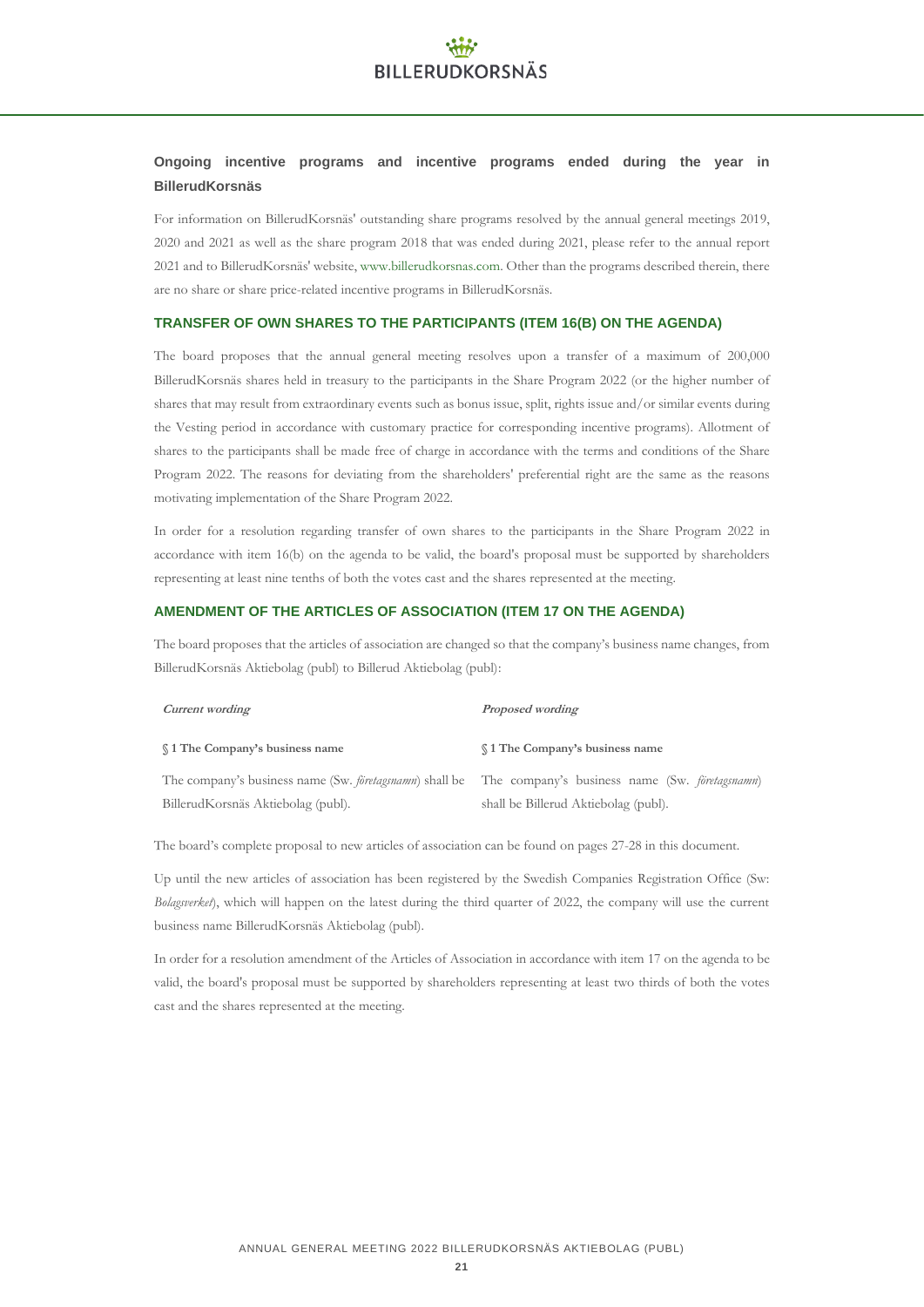# **THE BOARD'S PROPOSAL TO RESOLUTION ON AUTHORISATION FOR THE BOARD OF DIRECTORS TO RESOLVE ON ISSUE OF SHARES WITH PREFERENTIAL RIGHT FOR THE SHAREHOLDERS (ITEM 18 ON THE AGENDA)**

### **Background**

On March 31, 2022 BillerudKorsnäs completed the acquisition of Verso Corporation ("Verso") for a purchase price of approximately USD 825 million in cash. Verso is a leading provider of coated paper in North America. The acquisition of Verso strengthens BillerudKorsnäs' strategy to drive profitable and sustainable growth and its ambition to accelerate its growth in North America. As a result of the acquisition of Verso, BillerudKorsnäs is now one of the largest providers of virgin paper and packaging materials with a cost and quality advantage. More information about the reasons behind the acquisition can be found in the press release by which BillerudKorsnäs on the 20 December 2021 announced that BillerudKorsnäs had entered into an agreement to acquire Verso:

https://www.billerudkorsnas.com/press--news/press-releases/2021/billerudkorsnas-to-acquire-verso-to-ignitegrowth-in-north-america.

The purchase price in the acquisition was partly financed by a bank loan amounting to MSEK 6,000. In order to repay a part of the bank loan the board proposes that the annual general meeting resolves to authorise the board to resolve on a new issue of shares with preferential right for the existing shareholders in accordance with the conditions as follows below (the "**Rights issue**").

#### **Authorisation for the board of directors to resolve on the Rights Issue**

The board proposes that the board shall be authorised to, for the period up until the end of next annual general meeting, resolve on the Rights issue. The proceeds from the Rights issue (net after transaction cots) will be used to repay part of the bank loan provided for the acquisition of Verso.

By making use of the authorisation, the Board shall have the right to execute the Rights issue with total proceeds of maximum SEK 3.5 billion through the issuance of, no more than, so many shares that at any time are within the maximum number of shares determined in the articles of association and thereby increase the share capital by, no more than, an amount that at any time is within the maximum share capital determined in the articles of association. The authorisation includes the right to resolve on a new issue of shares to be paid with cash, and the board may, if finding it properly, allow shares to be paid by way of set-off.

### **Support from shareholders for the Rights issue**

BillerudKorsnäs' four largest shareholders, AMF Pension and Funds, FRAPAG Beteiligungsholding, Swedbank Robur Funds and The Fourth Swedish National Pension Fund, which together hold around 37.7% of BillerudKorsnäs' share capital, have expressed their intention to vote for the Rights issue and subscribe for their pro rata share.

Danske Bank and SEB, acting as financial advisors to BillerudKorsnäs in relation to the Rights issue, have confirmed their commitment, subject to customary conditions and subject to BillerudKorsnäs obtaining binding subscription commitments for at least 25% of the Rights issue, to enter into an underwriting agreement in connection with the Rights issue. The Rights issue will, by way of the shareholder commitments and the underwriting by Danske Bank and SEB, be fully covered.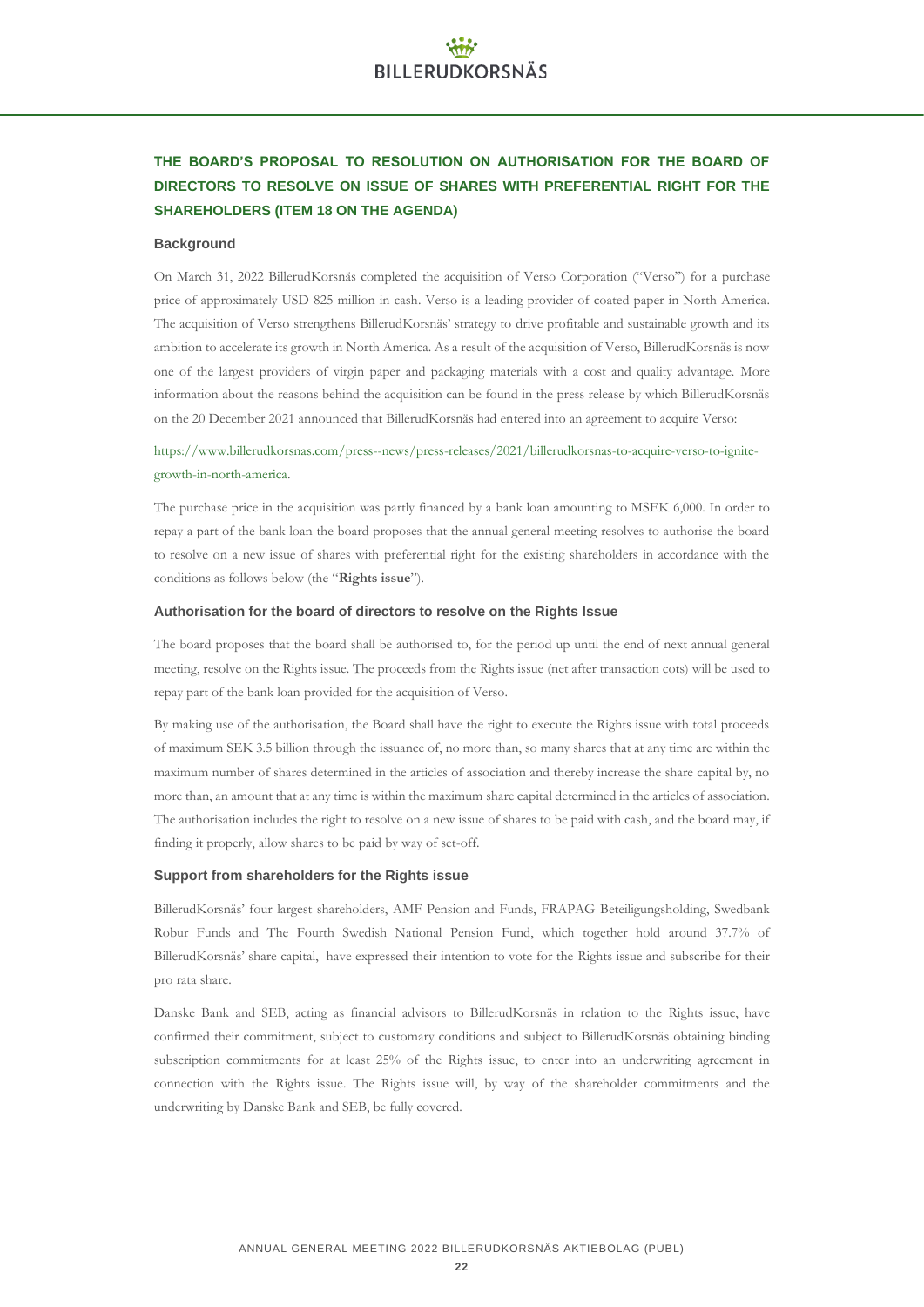# **INFORMATION ABOUT THE BOARD MEMBERS PROPOSED BY THE NOMINATION COMMITTEE**



### **Jan Svensson**

Chairman of the board (proposed for reelection)

Education: MSc in Business Administration & Economics, Stockholm School of Economics.

#### Year born: 1956

Other assignments: Chairman of the Board of Securitas AB, Fagerhult AB and Tomra Systems ASA. Board member of Nobia AB, Herenco Holding AB, Stena

Metall AB and Climeon AB (publ).

Background: CEO of Investment AB Latour (2003-2019), CEO of AB Sigfrid Stenberg (1986-2002).

Elected: 2021

Committee assignments: Chairman of the Remuneration Committee

Shareholding<sup>1</sup> : 20 000 shares (own and closely related parties)

Independent/Not independent: Independent of the Company and management, independent of the Company's major shareholders.



### **Andrea Gisle Joosen**

Board member

Education: MSc International Business at Copenhagen Business School (CBS).

Year born: 1964

Other assignments: Chairman of Acast AB, Board member of Currys PLC, Stadium AB, Qred AB, Logent AB and The Nu Company GMBH.

Background: CEO of Boxer TV Access AB, Nordic Managing Director of Panasonic, Chantelle and Twentieth Century Fox Home Entertainment. Previously held management positions at Johnson & Johnson and Procter & Gamble. Chairman of the Board of Teknikmagasinet AB, Board Member of Ica Gruppen and Mr Green & Co AB.

Elected: 2015

Committee assignments: Member of the Audit Committee

Shareholding<sup>1</sup>: 3 010 shares

Independent/Not independent: Independent of the Company and management, independent of the Company's major shareholders.



### **Bengt Hammar**

#### Board member

Education: BA and MA in International Economics and Politics, Princeton University, New Jersey, United States.

Year born: 1951

Other assignments: Senior Adviser, Pöyry Capital Ltd.

Background: Founder and CEO of Pöyry Capital Ltd., Managing Director, Head of Global Forest Products & Packaging, Barclays De Zoete Wedd Ltd. Executive Director, Head of European Forest Products & Packaging, Morgan Stanley & Co. Int.

Elected: 2014

Committee assignments: –

Shareholding<sup>1</sup> : 2 000 shares (own and closely related parties)

Independent/Not independent: Independent of the Company and management, independent of the Company's major shareholders.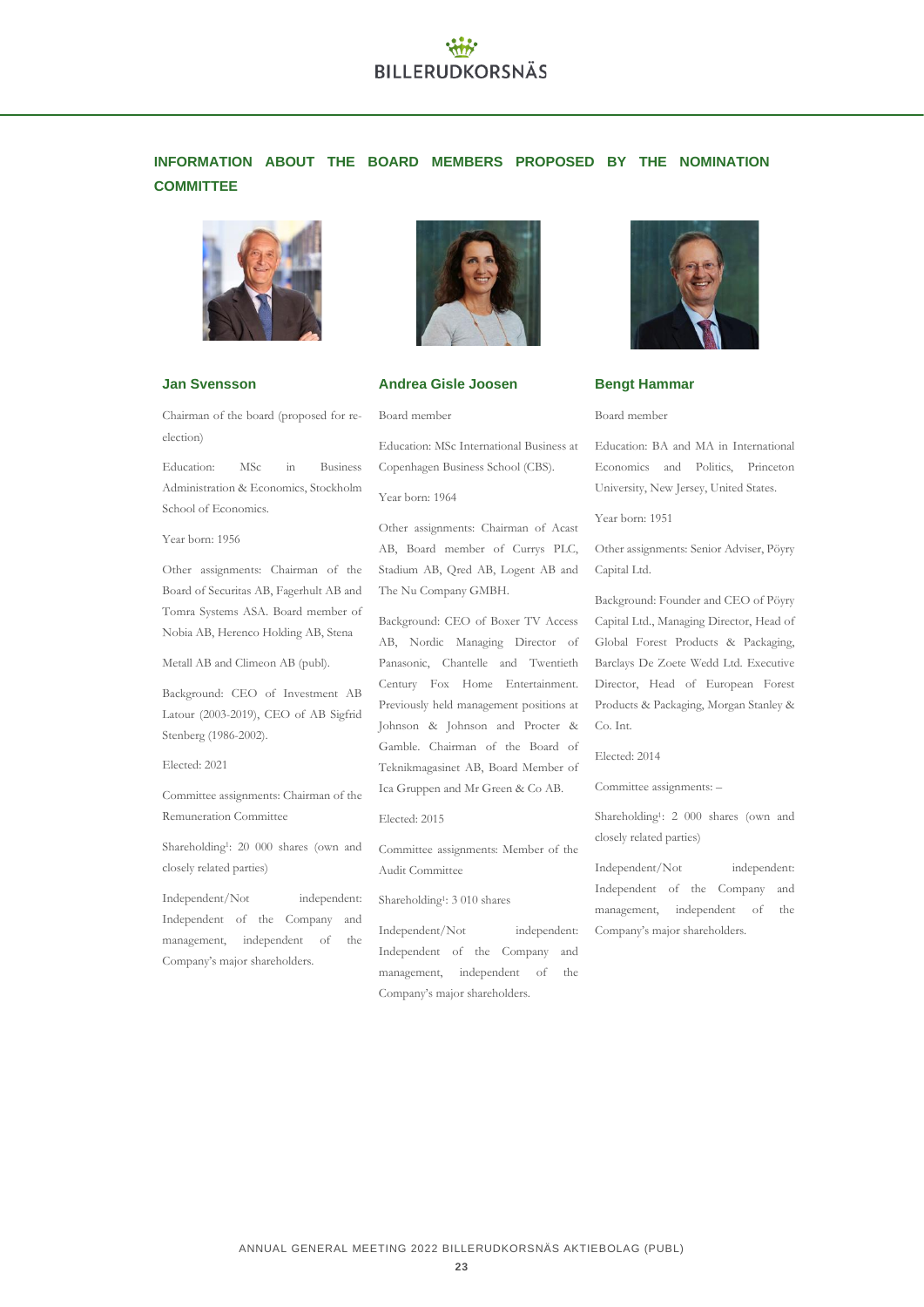

### **Victoria van Camp**

Board member

Education: MSc in mechanical engineering and doctorate in machine elements at Luleå University of Technology.

Year born: 1966

Other assignments: CTO and President, SKF Technology, AB SKF.

Background: Board member of VBG Group AB and PREERA. Director of Industrial Market Technology & Solutions, Director of Product Innovation Lubrication BU and several other positions in SKF Group.

Elected: 2017

Committee assignments: -

Shareholding<sup>1</sup>: 950 shares (own and

closely related parties)

Independent/Not independent: Independent

of the Company and management,

independent of the Company's

major shareholders.



### **Jan Åström**

Board member

Education: MSc in Chemical Engineering, Royal Institute of Technology, Stockholm.

Year born: 1956

Other assignments: Chairman of the board of Bergvik Skog Öst AB. Member of the board of ECO Development AB. Chairman of the foundation Central Fund for Employees in Forestry and the Forest Industry, as well as Chairman of the Swedish Wrestling Federation.

Background: President and CEO of Ahlstrom Munksjö Oyj, SCA AB, Modo Paper AB. Head of Business Group for SCA Fine Paper and Head of SCA Packaging Munksund.

Elected: 2018

Committee assignments: Member of the

Remuneration Committee

Shareholding<sup>1</sup>: 111 shares (own and

closely related parties)

Independent/Not independent: Independent

of the Company and management,

independent of the Company's

major shareholders.



### **Florian Heiserer**

Proposed board member

Education: Master's degree in Business Administration, Vienna University of Economics and Business

Degree in Biomedical Engineering, TGM College of Electronics, Vienna

Year born: 1981

Other assignments: CFO of FRAPAG Group,

Executive Board Member of FRAPAG Beteiligungsholding AG, board Member of HKW Privatstiftung, MIKA Privatstiftung, FRAPAG America Inc.

Background: CEO of Buy-Out Central Europe II Beteiligungs-Invest AG, board Member of BillerudKorsnäs Venture AB, Supervisory board Member of Atterbury S.A., Alternapak Holding BV, Chemson Polymer-Additive AG, Buy-Out Central Europe II Beteiligungs-Invest AG.

Elected: 2022

Committee assignments: Member of the Remuneration Committee.

Shareholding<sup>1</sup>: 25,000,250 (own and closely related parties, includes 25,000,000 shares held by FRAPAG Beteiligungsholding AG) shares

Independent of the Company and management, not independent of the Company's major shareholders.

<sup>1</sup> Own and related parties shares as per 15 February 2022.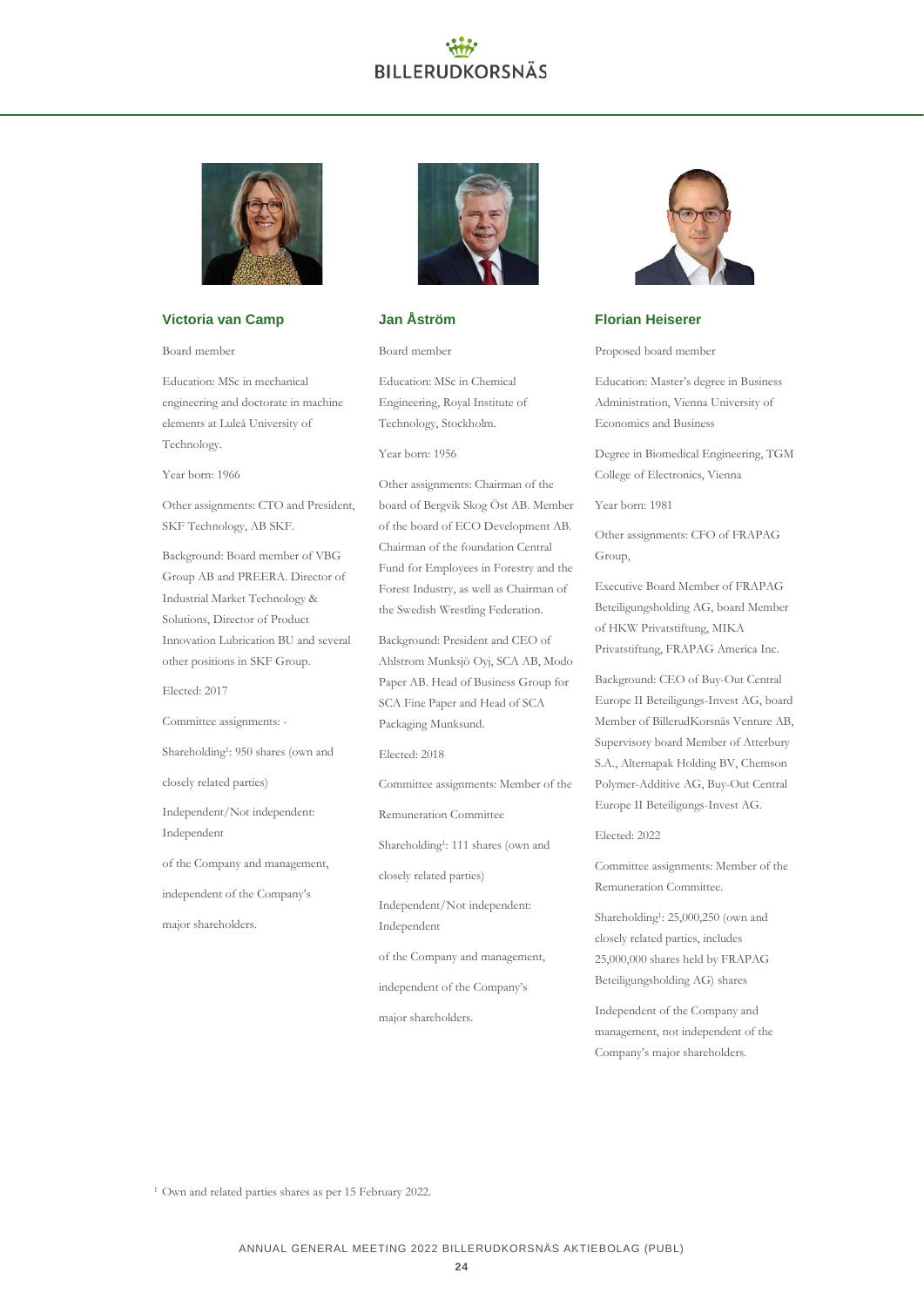

### **Magnus Nicolin**

Proposed board member

Education and professional experience: MBA, Wharton – University of Pennsylvania. BSc, Stockholm School of Economics.

Other current assignments/positions: Board member of FAM AB.

Born: 1956

Selected previous assignments: CEO of Ansell Limited, an Australia listed company and the global no. 1 provider of personal protective equipment (PPE) 2010 – 2021, President, Europe, Middle East, Africa and Asia Pacific of Newell Rubbermaid Inc., CEO of Esselte Business Systems Inc 2002 – 2006 following a leveraged buy-out which he lead together with a PE company, Executive Vice President & Business Area President of Esselte Business Systems Inc. Senior positions in Bayer AG, Pitney Bowes Inc., and McKinsey & Company. Board assignments in several global boards, such as Ansell, Esselte, Isaberg-Rapid and Primix.

Elected: 2022

Committee assignments: -

Shareholdings: 0

Independent in relation to the Company and Management, independent in relation to the Company's major shareholders.

<sup>1</sup> Own and related parties shares as per 15 February 2022.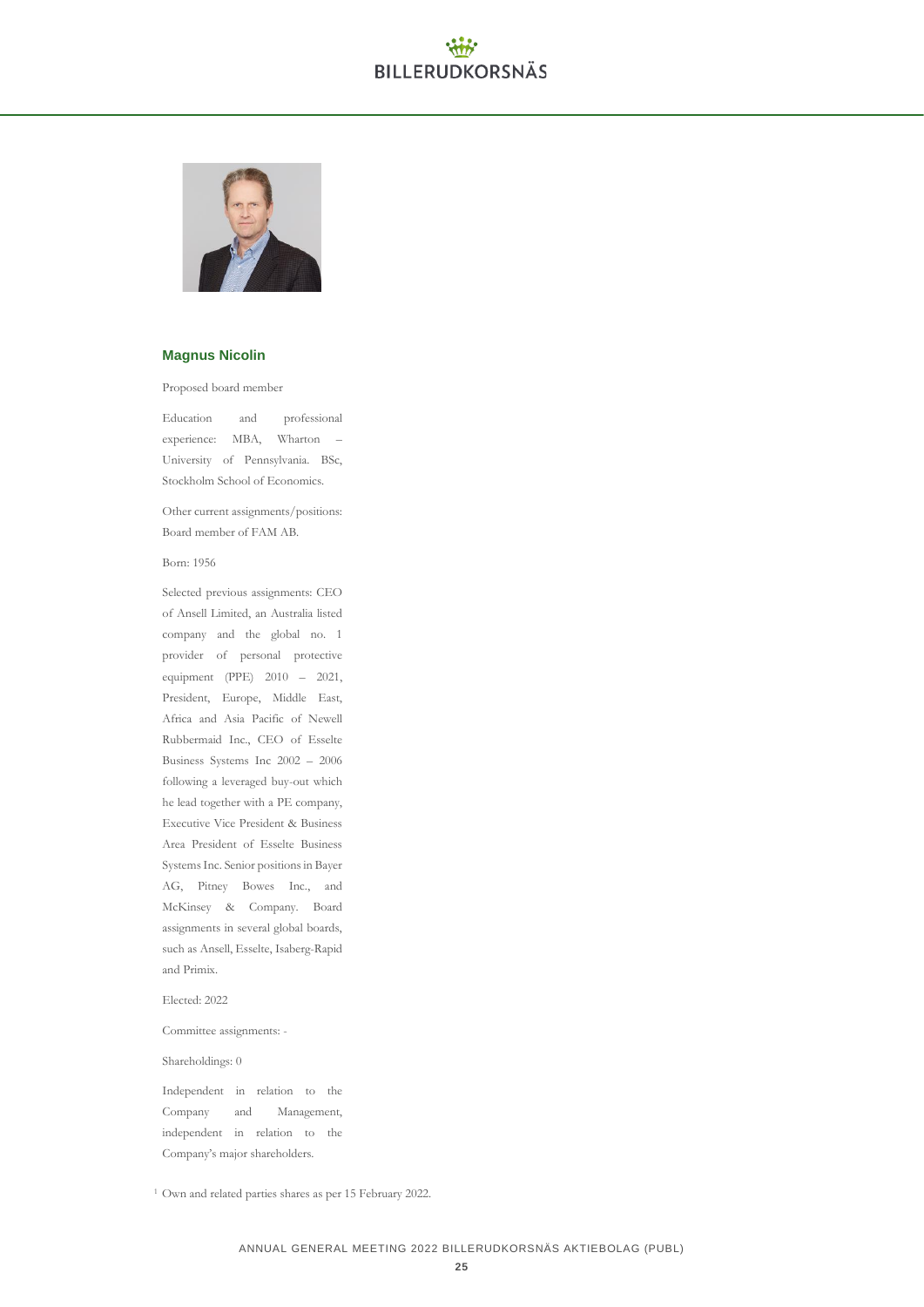### **THE AUDITOR'S MOTIVATED STATEMENT IN ACCORDANCE WITH CHAPTER 8 SECTION 54 OF THE SWEDISH COMPANIES ACT**



Translation from the Swedish original

Auditor's opinion under Chapter 8 Section 54 of the Swedish Companies Act (2005;551) as to whether the quidelines of the annual general meeting on the remuneration of senior executives have been followed

To the annual general meeting of BillerudKorsnäs (publ.), Corporate identity No 556025-5001

#### Introduction

We have audited whether the Board of Directors and the Chief Executive Officer of BillerudKorsnäs (publ.) during the year 2021 have followed the guidelines on remuneration of senior executives adopted at the annual general meeting on 5 May 2020 and the annual general meeting on 5 May 2021.

#### Responsibility of the Board of Directors and the Chief Executive Officer

The Board of Directors and the Chief Executive Officer are responsible for the quidelines being followed and for the internal control that the Board of Directors and the Chief Executive Officer deem necessary to ensure that the guidelines are followed

#### Responsibility of the auditor

Our responsibility is to issue an opinion, based on our audit, to the annual general meeting as to whether the guidelines<br>have been followed. We have conducted the audit in accordance with FAR recommendation RevR 8 Audit o remuneration of senior executives of listed companies. This recommendation requires that we comply with ethical requirements and plan and perform the audit to obtain reasonable assurance that the guidelines adopted by the annual requirements and plan and perform the audit to obtain reasonable assurance that the guidelines adopted by general meeting are followed in all material aspects. The audit firm applies International Standard on Quality Control 1 and accordingly maintains a comprehensive system of quality control including documented policies and procedures<br>regarding compliance with ethical requirements, professional standards and applicable legal and regulatory<br>re requirements.

We are independent of BillerudKorsnäs in accordance with professional ethics for accountants in Sweden and have otherwise fulfilled our ethical responsibilities in accordance with these requirements.

The audit has covered the company's organization for and documentation of remuneration issues for senior executives, the new decisions on remuneration that have been taken and a selection of the payments made during the financial year to the senior executives. The auditor chooses what procedures are to be performed, in part by assessing the risk of the guidelines not being followed in all material aspects. In making those risk assessments, the auditor considers internal control relevant to compliance with the guidelines in order to design audit procedures that are appropriate in the circumstances, but not for the purpose of expressing an opinion on the effectiveness of the company's internal control.

We believe that our audit provides a reasonable basis for our opinion set out below.

#### Opinion

We consider that the Board of Directors and Chief Executive Officer of BillerudKorsnäs AB (publ.) during 2021 have followed the guidelines on remuneration of senior executives adopted at the annual general meeting on 5 May 2020 and the annual general meeting on 5 May 2021.

Stockholm 7 April 2022

**KPMG AB** 

Ingrid Hornberg Román **Authorized Public Accountant**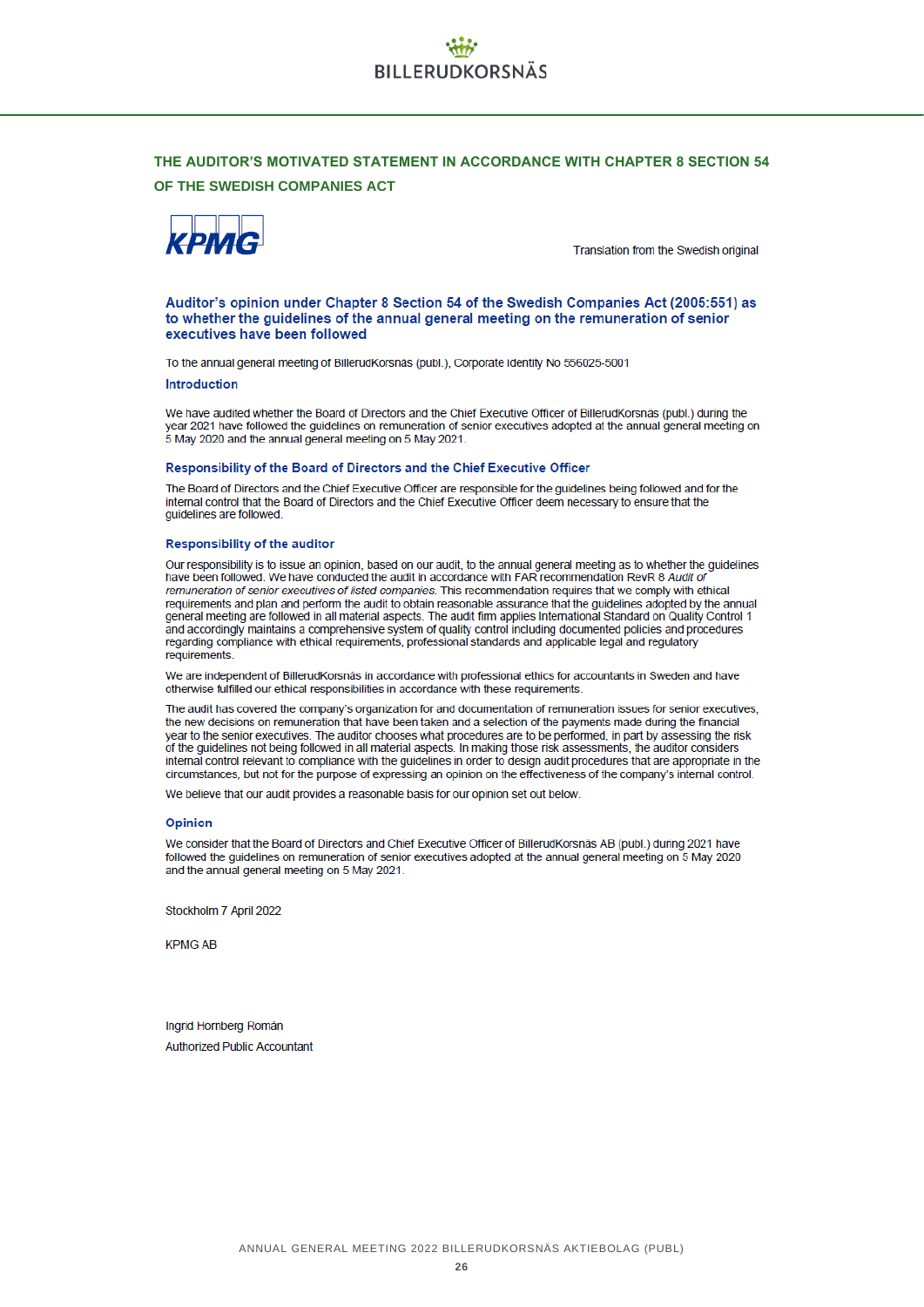### **ARTICLES OF ASSOCIATION IN THE PROPOSED WORDING**

## **BILLERUD AKTIEBOLAG (PUBL) (556025-5001) ARTICLES OF ASSOCIATION ADOPTED AT THE ANNUAL GENERAL MEETING ON 10 MAY 2022**

*This is an in-house translation of the Company's Articles of Association. In case of any discrepancies between the Swedish original Articles of Association and this translation, the Swedish original shall prevail.*

### **§ 1 The Company's business name**

The company's business name (Sw. *företagsnamn*) shall be Billerud Aktiebolag (publ).

### **§ 2 Object of operations**

The object of the company's operations is to, directly and indirectly, carry on forest industry operations, which includes producing and selling pulp, paper and board as well as packaging materials and packaging solutions made thereof, own, manage, acquire, transfer and lease real property within forestry, carry on production of forestry and sell products derived from these assets, carry on production of electric power and energy generation as well as to carry on other activities associated therewith.

### **§ 3 Share Capital**

The company's share capital shall be at least SEK 750,000,000 and at most SEK 3,000,000,000.

### **§ 4 Number of shares**

The number of shares shall be at least 100,000,000 and at most 400,000,000.

### **§ 5 Registered office**

The registered office of the Board of Directors is in Stockholm, Sweden.

### **§ 6 Board of Directors**

The Board of Directors shall be composed of at least six members and at most ten members, with at most six deputies.

### **§ 7 Auditors**

One or two auditors and at most two deputy auditors, or a registered firm of auditors, shall be appointed. The assignment as auditor shall remain until the end of the annual general meeting held during the first, second, third or fourth financial year following the year the auditor was appointed.

### **§ 8 Annual General Meeting**

An Annual General Meeting shall be held each year within six months of the end of the financial year.

The following items of business shall be addressed at the Annual General Meeting:

- 1. Election of a Chairman of the Meeting;
- 2. Preparation and approval of a list of voters;
- 3. Approval of the agenda;
- 4. Election of one or two persons to check the Minutes;
- 5. Examination as to whether the Meeting has been duly convened;
- 6. Presentation of the Annual Report and the Auditors' report, and as necessary, of the Consolidated Annual Report and the Consolidated Auditors' Report;
- 7. Resolutions on

### ANNUAL GENERAL MEETING 2022 BILLERUDKORSNÄS AKTIEBOLAG (PUBL)